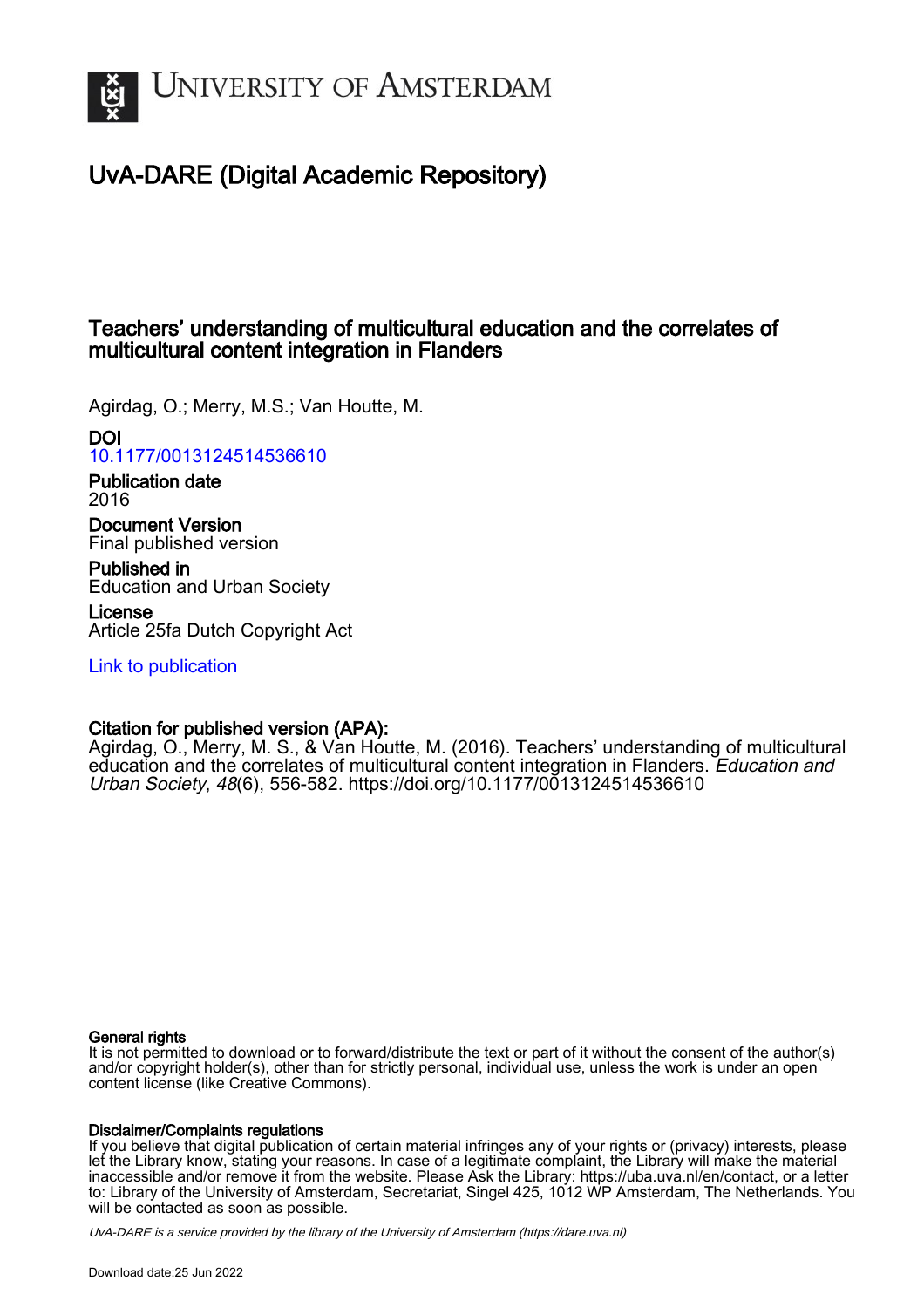**Teachers' Understanding of Multicultural Education and the Correlates of Multicultural Content Integration in Flanders**

Education and Urban Society 2016, Vol. 48(6) 556–582 © The Author(s) 2014 Reprints and permissions: sagepub.com/journalsPermissions.nav DOI: 10.1177/0013124514536610 eus.sagepub.com



Orhan Agirdag<sup>1</sup>, Michael S. Merry<sup>1</sup>, **and Mieke Van Houtte2**

#### **Abstract**

The bulk of scholarship on multicultural education continues to focus exclusively on U.S. education. Previous studies published in this field also have focused largely on topics that are considered relevant for the United States, whereas little attention has been paid to topics that are less problematized in the United States. In this mixed-method study, we explore teachers' understanding of multicultural education in Flanders (Belgium), and we examine whether teacher and school characteristics correlate with the degree to which teachers integrate multicultural content. Survey results with 706 in-service teachers from 68 schools and in-depth interviews with 26 teachers from 5 schools are used. The results point out that teachers focus mainly on religious diversity when they were asked about their understanding of multicultural education. However, their understanding was largely limited to the "contributions approach" and "additive approach" to multicultural education. Multilevel analysis revealed that ethnic minority teachers reported higher levels of multicultural content integration than

1University of Amsterdam, The Netherlands 2Ghent University, Belgium

**Corresponding Author:** Orhan Agirdag, University of Amsterdam, Nieuwe Prinsengracht 130, 1018 VZ Amsterdam, The Netherlands. Email: [orhan.agirdag@gmail.com](mailto:orhan.agirdag@gmail.com)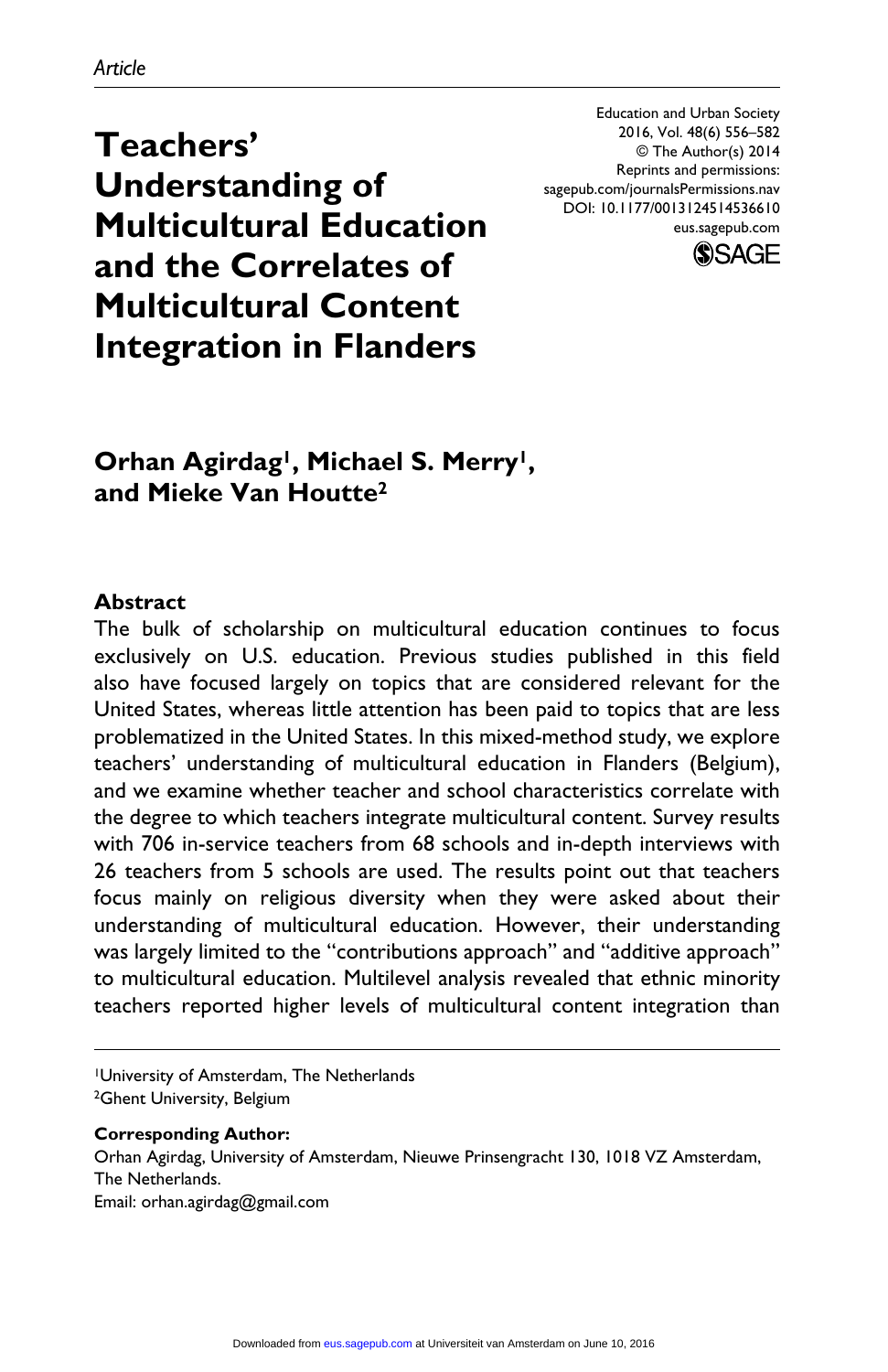native-White teachers, and teachers working in schools with higher share of ethnic minorities and public (State) schools incorporated more multicultural education than teachers working in elite-White schools and Catholic schools. Implications for both the literature on multicultural education and educational policymakers are discussed.

#### **Keywords**

multicultural education, school composition, teacher ethnicity, mixed-method

### **Introduction**

At the time of the writing of this article, the Wikipedia page on multicultural education begins with this warning: "This article has multiple issues." There are five issues summed up, yet the most remarkable one is "The examples and perspectives in this article may not represent a worldwide view of the subject." What it means to not represent a worldwide view is actually illustrated by the first sentence of the article: "Multicultural education is a set of strategies and materials in U.S. education that were developed to assist teachers to respond to the many issues created by rapidly changing demographics of their students" (Multicultural Education, n.d.). However, not only is the Wikipedia article on multicultural education U.S.-centered, the bulk of scholarship on multicultural education continues to focus exclusively on education in the American context.

Previous studies published in this field also have focused largely on topics that are considered relevant for the United States, whereas little attention has been paid to topics that are less problematized in the United States. For instance, pedagogical practices with respect to religion are rarely studied by scholars in the field of multicultural education (see Subedi, Merryfield, Bashir-Ali, & Funel, 2006; Dallavis, 2013, for notable exceptions). A recent study has shown that pre-service teachers in the United States are less likely to associate faith/religion with the notion of multicultural than the notions of race, disability, or social class (Silverman, 2010). This is hardly surprising as the religious background of the largest ethnic minority groups in the United States is the same as the White middle-class, that is, Christianity. However, in Europe, the largest ethnic minority groups typically share a Muslim identity, and this religious background is not particularly welcomed in the European context (see Agirdag, Loobuyck, & Van Houtte, 2012; Crul & Schneider, 2010; Merry, 2007). Examining how educators implement multicultural strategies outside the United States is not only relevant for those countries; it is also important for the theoretical development within the field of multicultural education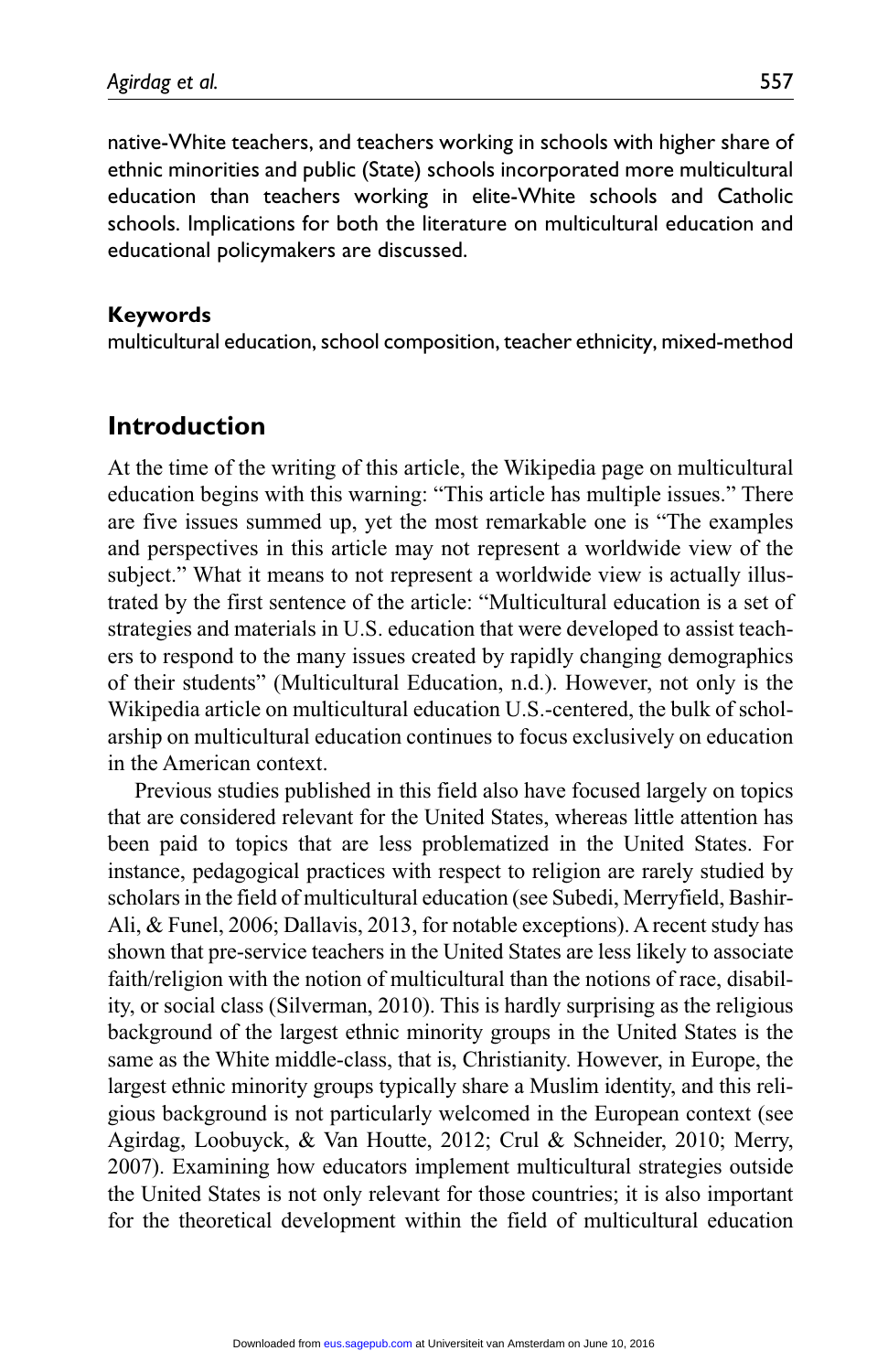itself. If similar processes take place in other parts of the world, this will establish the validity of existing theoretical frameworks. Contradictory findings, however, have the potential to fine-tune existing frameworks. Hence, the first objective of this study is to investigate multicultural education outside of the American context. More specifically, we will explore teachers' understanding of multicultural education in Flanders (Belgium) by using semi-structured indepth interviews.

Most empirical studies on multicultural education use a qualitative approach (for recent studies, see Alviar-Martin & Ho, 2011; Dedeoglu & Lamme, 2010; Kobayashi, 2012; Picower, 2009; Walker, 2011). These qualitative studies have greatly contributed to our understanding of the topic, and they have been crucial for identifying the knowledge, skills, and beliefs required by teachers to respond to growing ethnic diversity in the classroom. Nevertheless, an exclusively qualitative approach has important limitations. For instance, one recurring finding in previous studies is that ethnically and socioeconomically privileged teachers lack the required knowledge and experience with ethnic diversity and accordingly they are less likely to implement multicultural education approaches into their practice (for reviews, see Sleeter, 2001, 2008; for a critique, see Laughter, 2011). Further, the small sample sizes and the lack of a comparative perspective within many of these studies do not allow for generalizations (see also Montecinos, 2004). Therefore, the second objective of this study is to examine whether the background characteristics of teachers are correlated with the degree to which multicultural content is integrated in the classrooms. Hypotheses about possible effects of specific teacher characteristics will be generated through the analysis of the qualitative data, and these hypotheses will be tested with quantitative data.

Another limitation of previous studies on multicultural education is that they mostly use samples of pre-service teachers (e.g., Ambe, 2006; Dedeoglu & Lamme, 2011; Larkin, 2012; Silverman, 2010; for a review, see Castro, 2010). However, studies that exclusively focus on pre-service teachers cannot provide reliable information about the range of possible effects within the teachers' work environment, that is, the effects of contextual school characteristics. While teachers might have general conceptions about multicultural education—which might correlate with their personal background characteristics—it is not far-fetched to hypothesize that teachers will be inclined to adjust their practices to the contextual elements of their work environment. In addition to the pressures of learning targets, class size, and testing regimes, the compositional features of the school, such as the ethnic and socioeconomic composition of the student body, will play a decisive role (for an elaborated theoretical rationale, see Van Houtte, 2011). Therefore, the third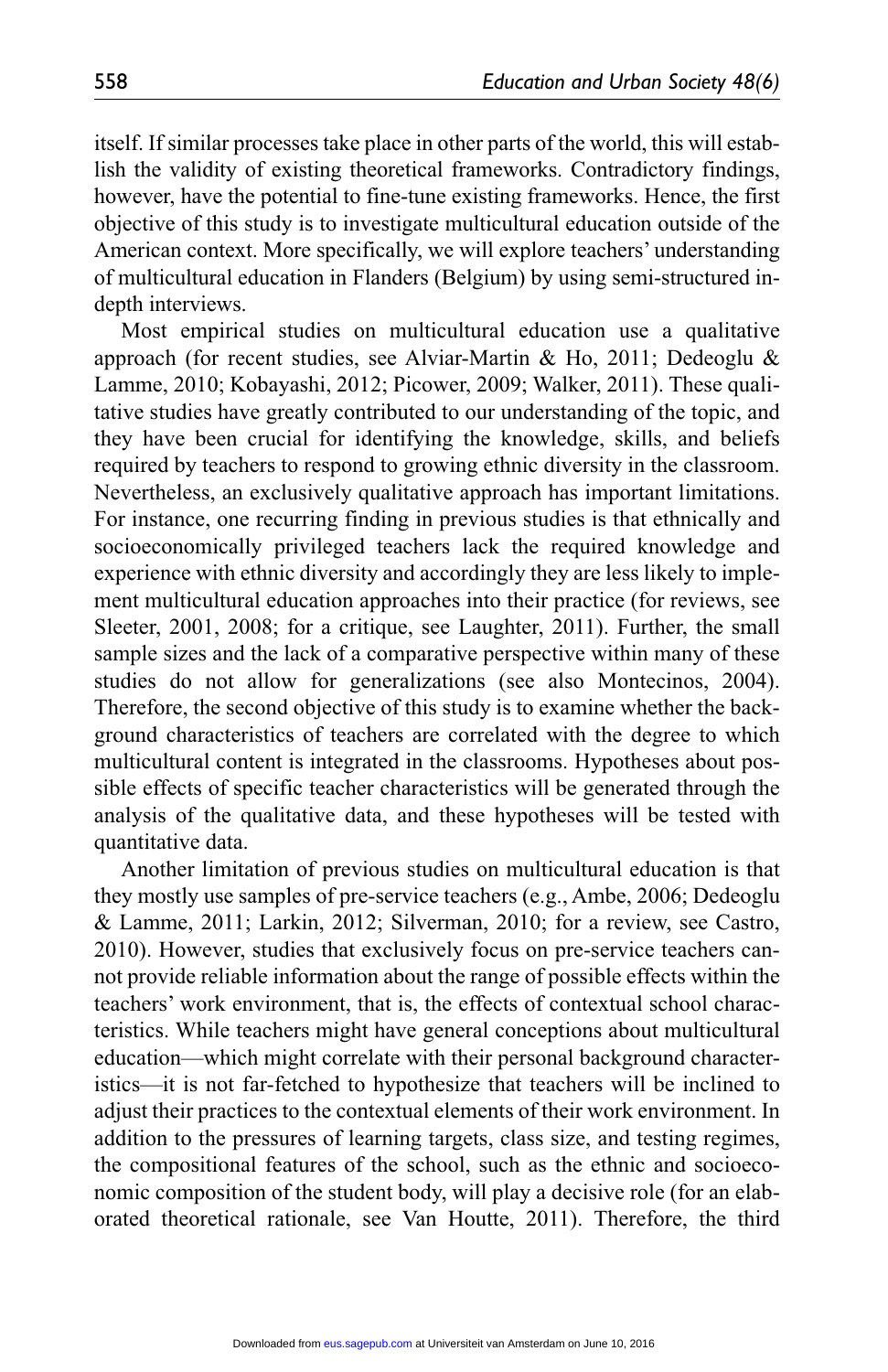objective of this study is to examine how school characteristics affect the degree to which multicultural education is taken up by individual teachers. Again, hypotheses about the possible effects of specific school characteristics will be generated through the analysis of the qualitative data, and these hypotheses will be tested with quantitative data.

### **Sociopolitical Context**

This study was conducted in Flanders, that is, the Dutch-speaking region of Belgium. After World War II, Flanders rapidly developed into a multicultural society comprising immigrants from southern Europe and especially Turkey and Morocco. Immigration was restricted by the government in 1973, yet the influx of immigrants continued via family reunification and matrimonial migration (Agirdag & Van Houtte, 2011). In Flanders, many ethnic minority students continue to academically lag behind their native-Flemish counterparts at both the primary and secondary levels. This is true even when social class is taken into account (Agirdag, Van Houtte, & Van Avermaet, 2012). In addition to having a disadvantaged social-class background, the exclusion of Turkish and Moroccan youth in Flemish schools relates to their religious and linguistic distinctiveness (Merry, 2005). On the one hand, Islam was officially recognized as a religion by the Belgian state in 1974, and in the years that followed, Islamic education has been provided in many Belgian public schools once a minimal threshold of requests has been reached. Currently, about 300 Muslim teachers provide Islamic instruction in public schools. Islamic instruction is even provided in 14 Catholic primary schools (Kanmaz & El Battitui, 2004). While Islamic instruction is offered in a handful of other European countries, the extent to which this is available in Belgian schools remains unrivaled.

On the other hand, Islamic traditions and practices (such as traditional clothing) are increasingly perceived as problematic for "social integration" (Merry, 2005). For instance, in 2009, state schools officially banned the wearing of headscarves. A previous quantitative study has shown that negative attitudes about Islam are common among Flemish teachers, especially in schools that enroll a larger share of Muslim students (Agirdag, Loobuyck, & Van Houtte, 2012). Meanwhile, although the existence of (subsidies) for Islamic instruction in public schools appears to indicate that minority students' religious identities are partly recognized by policymakers, such a recognition is nonexistent regarding their *linguistic* identities (see Blommaert, Creve, & Willaert, 2006; Jaspers, 2008). Even though languages such as Turkish and Arabic are commonly spoken in Flanders, the use of the mother tongue at school is widely perceived as a problem. Both policymakers and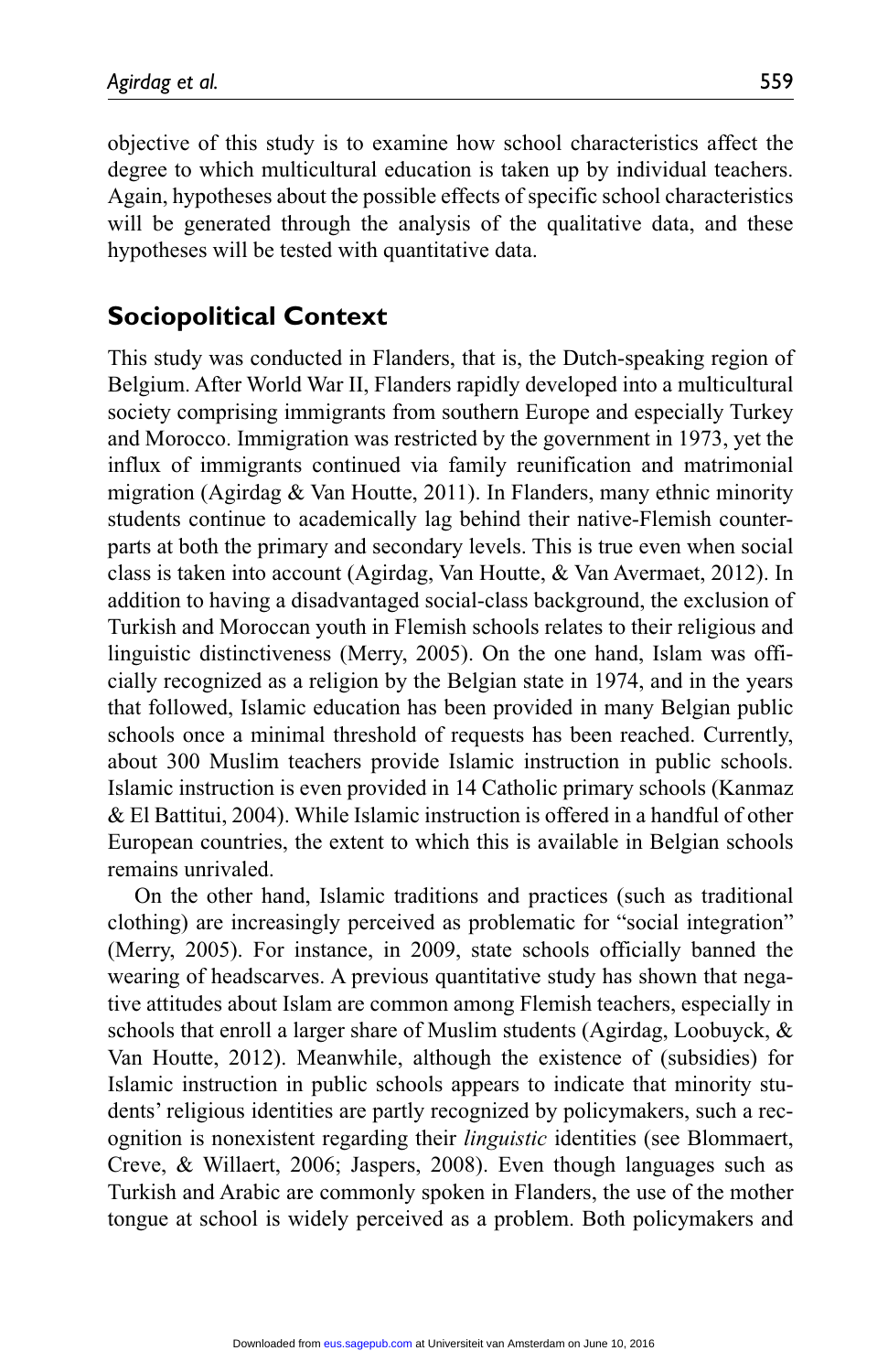teachers believe that the achievement gap in Flemish education is mainly caused by the linguistic deficiencies of immigrants themselves (Agirdag, Van Avermaet, & Van Houtte, 2013).

It should be noted that the official Flemish education development goals for primary education state that "intercultural<sup>1</sup> [multicultural] education is a task for *all* schools" (Flemish Ministry of Education and Formation, 2010, p. 89). However, it is unknown whether Flemish teachers have any understanding of what multicultural/intercultural education is, and to what extent *all schools* integrate multicultural practices. These lacunae motivate the research objectives of this study.

### **Theoretical Background**

Scholars have proposed many different theoretical conceptualizations of multicultural education or/and culturally responsive pedagogy (see Banks, 1989, 1993; Gay, 1988, 2000; Ladson-Billings, 1995; Nieto, 1996). The differences between various approaches and their philosophical orientations are beyond the scope of this article (for this purpose, see Bennett, 2001). In this study, we draw upon the theoretical writing of James Banks (1989, 1993) to interpret Flemish teachers' understanding of multicultural education. Banks' approach is the most widely used framework in the field of multicultural education, though it has been criticized by both conservative and radical scholars (see McCarthy, 1994; Sleeter, 1995). Given that fact, using his work may appear to some readers to lack theoretical novelty. No doubt, in the North American context, this may be true, given the extent to which various authors have built upon, expanded, and also critiqued Banks' nomenclature. Yet matters look very different in Europe. In contrast to both Canadian and American discourses, which for decades have examined ways in which minority perspectives, experiences, and contributions might inform and reform what and how education in schools takes place, on the European continent, the conversation has much more recently begun, and evidence of its impact in schools and classrooms remains slight. Indeed, as this study will show, Banks' work nicely illuminates the state of affairs in the Belgian context given his remarkably lucid conceptualization of multicultural education. Below we map the relevant dimensions and stages of his theory.

Banks (1993) identifies five dimensions of multicultural education. The first dimension is *content integration*, which is defined as "the extent to which teachers use examples, data, and information from a variety of cultures and groups to illustrate key concepts, principals, generalizations, and theories in their subject area or discipline" (Banks, 1993, p. 5). The content-integration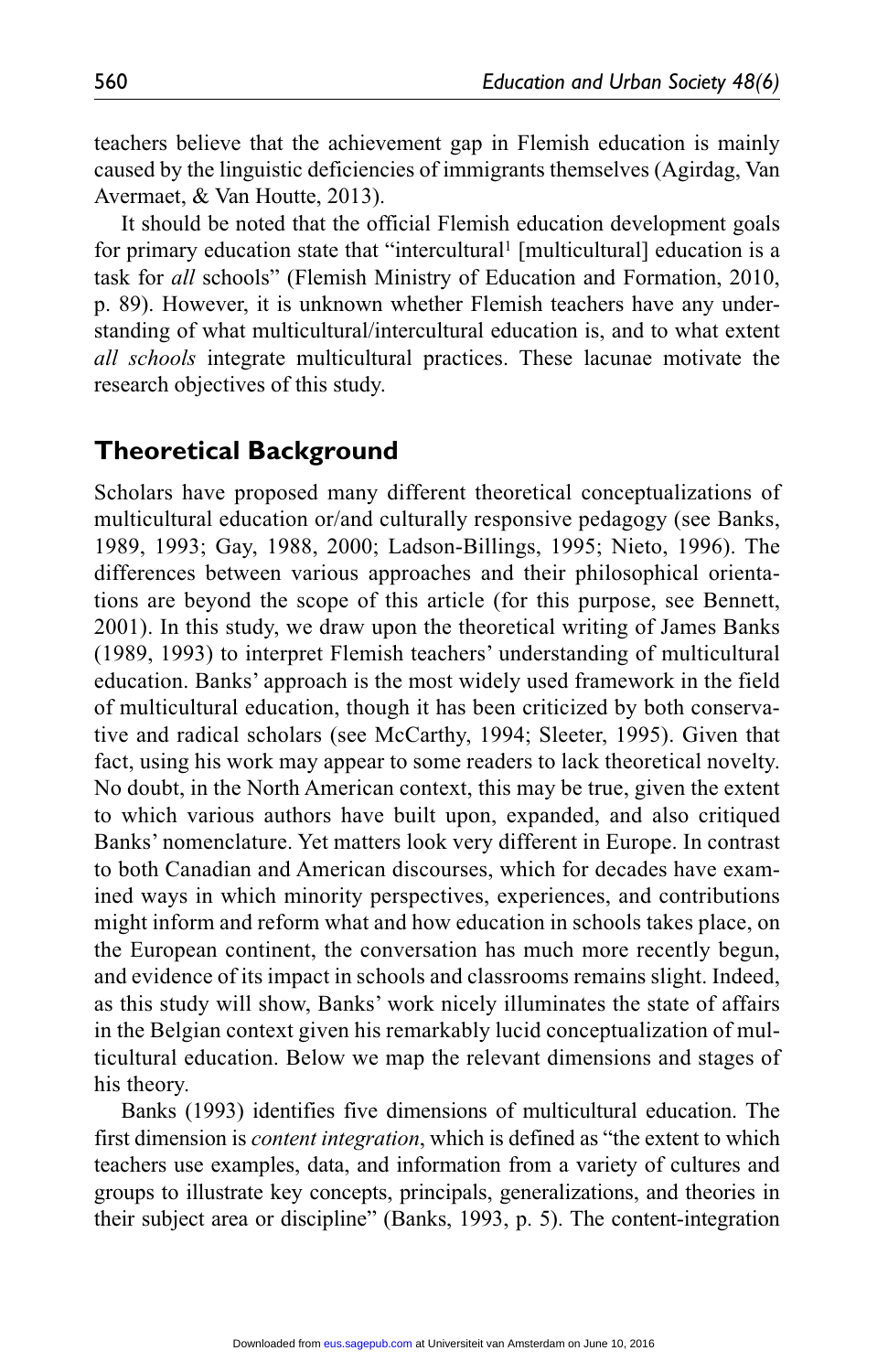dimension is what most people associate with multicultural education. The second dimension is the *knowledge construction process*, described as the extent to which teachers stimulate students to understand and to critically investigate assumptions within the common knowledge base that tends to be biased against minority groups in the society. Third, the *prejudice reduction* dimension highlights lessons and activities used by teachers to help students to cultivate positive dispositions and attitudes toward different ethnic and cultural groups by cross-cultural interactions under favorable conditions (see Allport, 1954). Fourth, the *equity pedagogy* dimension relates to teaching procedures, strategies and styles that improve the academic achievement of students from diverse groups. The last dimension, *empowering school culture and social structure*, focuses on school-level factors (above and beyond the individual teachers) that help students from disadvantaged groups to be treated equitably. An example of an empowering school *culture* would be teachers having consistently high expectations of all pupils, while an example of an empowering school *structure* would be a school system with less rigid academic tracking (Van Houtte, 2011).

Within these dimensions, Banks (1989) further identifies four approaches to multicultural content integration. Like a stage theory, each approach implies an improvement on the previous one. The first stage, then, is the *contributions approach*, which is the most common and the easiest way to incorporate multicultural content in the curriculum. Within the contributions approach, teachers focus on heroes and holidays (e.g., special days, weeks and months) that are considered important for ethnic minorities. This approach is not unproblematic as it often results in the trivialization of ethnic cultures and may reinforce the belief that ethnic minorities are not integral members of mainstream society. The second stage is the *additive approach*, which is used by teachers to integrate themes and examples about ethnic minority groups into the school curriculum. While representing a slight improvement over the contributions approach, the additive approach is still limited in what it can achieve because the "point of view" of the curriculum's canon largely remains unchanged; moreover, this approach fails to help students view society from diverse cultural and ethnic perspectives. The third stage is the *transformative approach*, which fundamentally differs from the contributions and additive approach inasmuch as the transformative approach actually changes the structure of the curriculum. Within the transformative approach, teachers stimulate students to reflect upon a variety of concepts and themes from different cultural points of view; moreover, students are invited to imagine alternatives to, and even critique, the "facts" as they are presented in the canonical view and found in most school textbooks. Finally, the fourth stage is the *social action*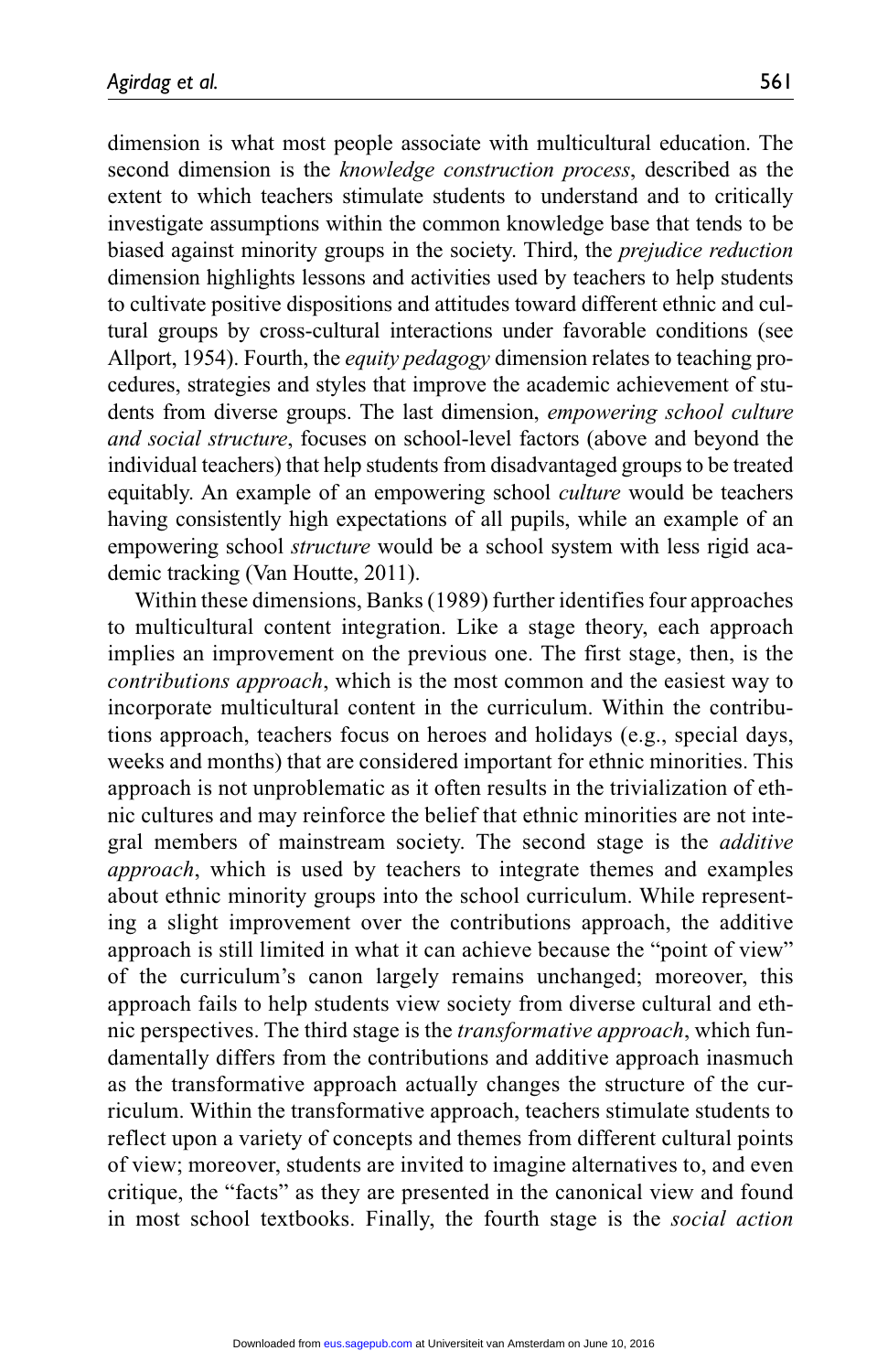*approach*, in which the elements of the transformation approach are translated into social action by students. The major goal of the social action approach is to enable students to take political action within their schools and communities to actively address social problems such as racism and ethnic inequality.

### **Method**

#### *Sample*

We use qualitative and quantitative data that was collected between 2008 and 2010. Quantitative data was collected from 706 teachers and 2,845 pupils in a sample of 68 primary schools in Flanders. Multistage sampling was conducted. In the first instance, to encompass the entire range of ethnic composition, we selected three cities in Flanders that had relatively ethnically diverse populations, that is, Ghent, Antwerp, and Genk. Second, using data gathered from the Flemish Educational Department, we chose 116 primary schools within these selected cities and asked them to participate; 54% of them agreed to. Because the nonresponse rate was not related to the ethnic composition of schools, the schools in the data set represent the entire range of ethnic composition: from those with almost no minority pupils to some schools composed entirely of ethnic minorities (see Figure 1). In all schools that agreed to participate, all teachers were asked to fill in a questionnaire. All fifth-grade pupils were surveyed; if there were fewer than 30 fifth-grade pupils present, all sixth-grade pupils were surveyed as well.

The qualitative data were collected from 5 schools that were selected out of the 68 schools that are just described (see also Figure 1). These five schools were selected as representative of the entire range of ethnic composition. We use the pseudonyms *White Circle, Black Circle, Black Triangle, White Triangle*, and *Black Square* to refer to these schools, and these pseudonyms loosely reflect their ethnic composition. More than 95% of the students in the *Black Square* and *Black Circle* are ethnic minority students. The share of ethnic minority students in the *Black Triangle* and *White Triangle* are, respectively, around 70% and 35%. There are only few minority children in *White Circle*: around 10% (see Figure 1). *Black Circle, White Triangle*, and *White Circle* are Catholic schools; *Black Triangle* and *Black Square* are state schools. It should be noted that in Flanders, more than the half of schools are Catholic schools and no distinction is made between state schools and Catholic schools with respect to state financial support: in institutional terms, both are considered public schools. In some Catholic schools (like in the *Black Circle* in our sample), there are only Muslim pupils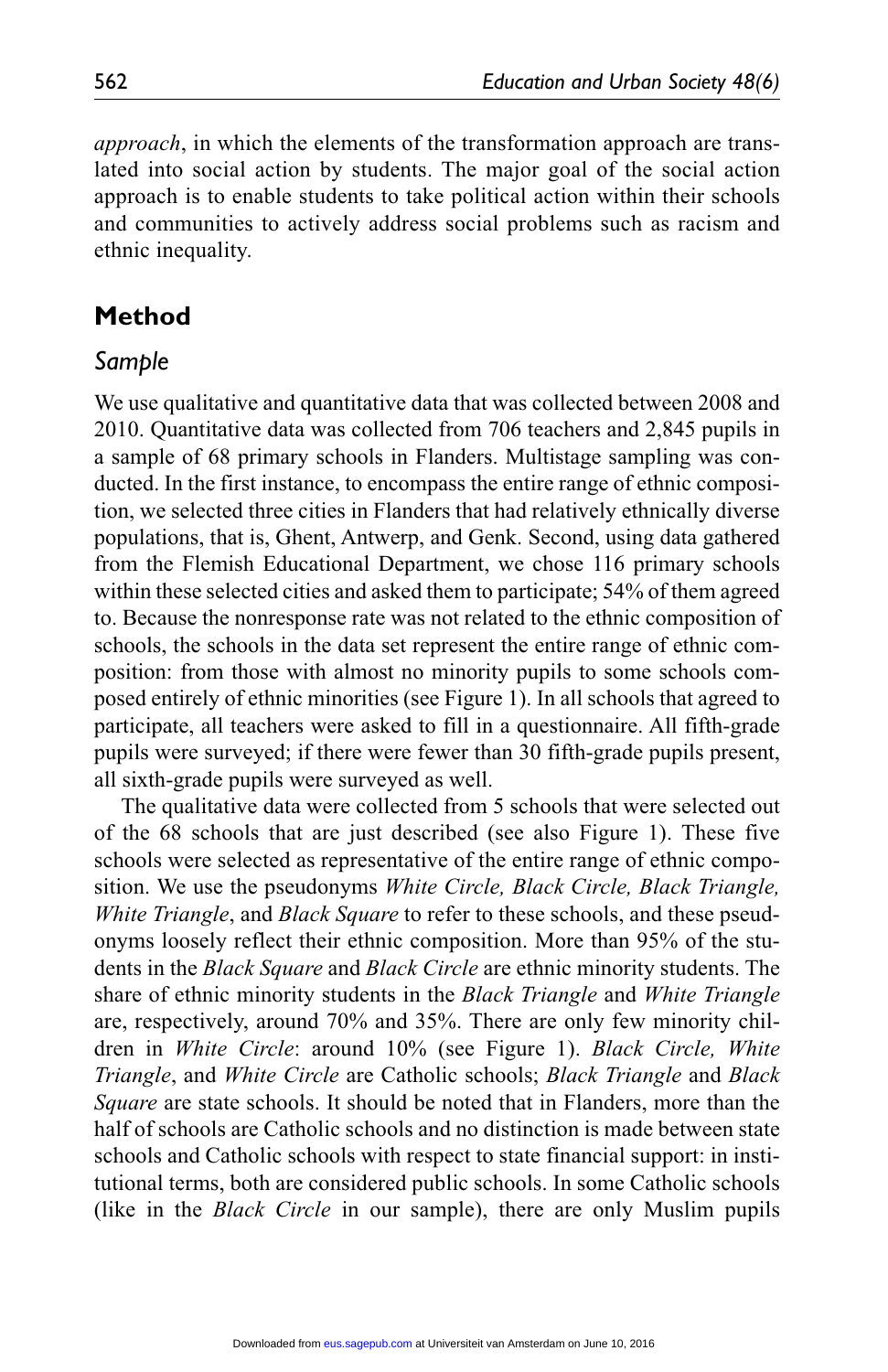

**Figure 1.** Ethnic composition of the sample. *Note.* Qualitatively studied schools are marked.

enrolled. In all 5 schools, the first author conducted in-depth interviews with the school principals, in addition to four or five teachers; a total of 26 respondents were interviewed. The interviews took place in the school. To ensure anonymity, we use pseudonyms for our respondents as well. All the teachers were native Belgians except for one teacher (*Nadia, Black Triangle, female*). The age range of the teachers was 26 to 58, with a median age of 41. During the interviews, teachers were asked to reflect on themselves, their profession as teachers, their schools in general, colleagues, pupils, parents, the school composition, the differences between schools, and issues of multicultural education. There were no explicit questions asked about various dimensions or approaches of multicultural education as this would have an influence on teachers' answers. Rather, we asked in general terms what their understanding of multicultural or intercultural education is.

### *Research Design*

In this study, we use a sequential mixed-method design (see Tashakkori  $\&$ Teddlie, 2010). We first explore the qualitative evidence gathered through the in-depth interviews with teachers and principals. These qualitative findings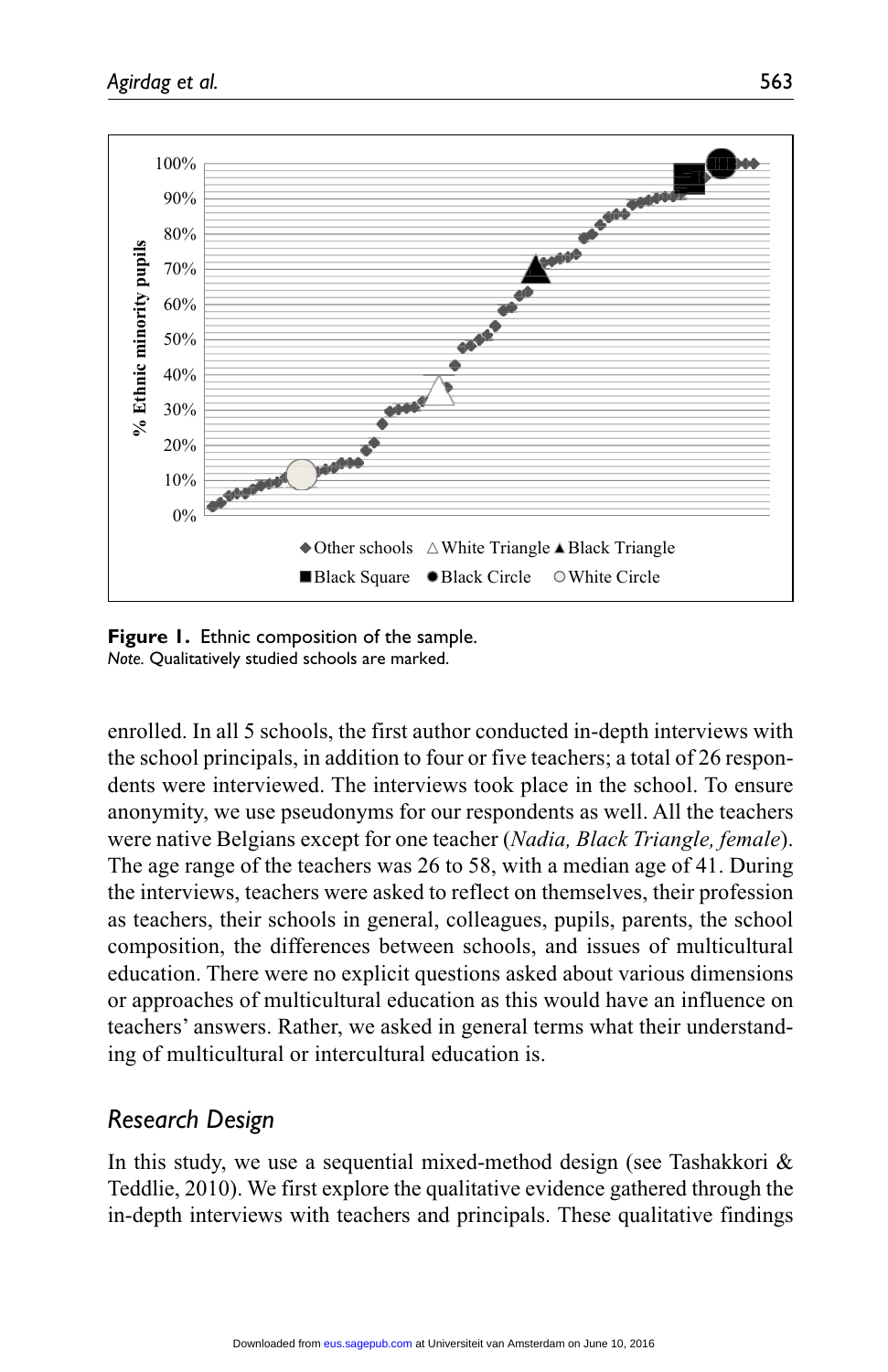will be used for two purposes: (a) to explore teachers' understanding of multicultural education (Research Objective 1) and (b) to generate hypotheses about potential influences of teacher-level and school-level characteristics. Second, using survey data with 706 teachers, we test the hypotheses about the teacher-level influences on multicultural content integration (Research Objective 2), and school-level effects on multicultural content integration (Research Objective 3).

The qualitative analysis is based on semi-structured, in-depth interviews in which "the interviewer asks certain, major questions the same way each time, but is free to alter the sequence and to probe for more information" (Fielding, 1993, p. 136). The in-depth approach was necessary to create an informal atmosphere that would allow the respondents to speak at length with the interviewer and generate mutual trust, a process that increases the reliability of the data. The interviews were conducted in Dutch. Because of the translation into English, some nuances and typical Dutch expressions may be lost in this report. All interviews were audiotaped and transcribed. These transcriptions were analyzed with detailed reading and successive open and focused coding (Esterberg, 2002). For this coding process, we used qualitative data software NVivo 9. The first author of this article was responsible for the primary coding process and the selection of the quotes to be presented in the analysis. To ensure reliability and validity, the second author of this article independently reread the coding and the selected quotes. She provided feedback to the first author in case of disagreement regarding coding and interpretation of the quotes. The third author reread and commented on the selected quotes as well.

The quantitative data consisted of a clustered sample of teachers that were nested within the schools. Because the data are at different levels (individual teacher level and school level), multilevel modeling is most appropriate (SPSS 21, MIXED procedure is used). As is common in multilevel analyses, we start by estimating the unconditional model to determine the degree of variance in multicultural content integration among schools. Then, in the first model, we examine the impact of teacher characteristics variables, that is, teachers' gender, teachers' ethnicity, teachers' family socioeconomic status (SES), teachers' age. In the second model, we add the effects of school-level characteristics, that is, school ethnic composition, school sector, school region. The variables teachers' ethnicity, teachers' age, school ethnic composition and school sector are included as explanatory variables in the models because qualitative evidence pointed out that they are related to the level of multicultural content integration (see results section). School region is entered as a control variable because the sample was drawn from three different regions. Teachers' gender and teachers' SES are included as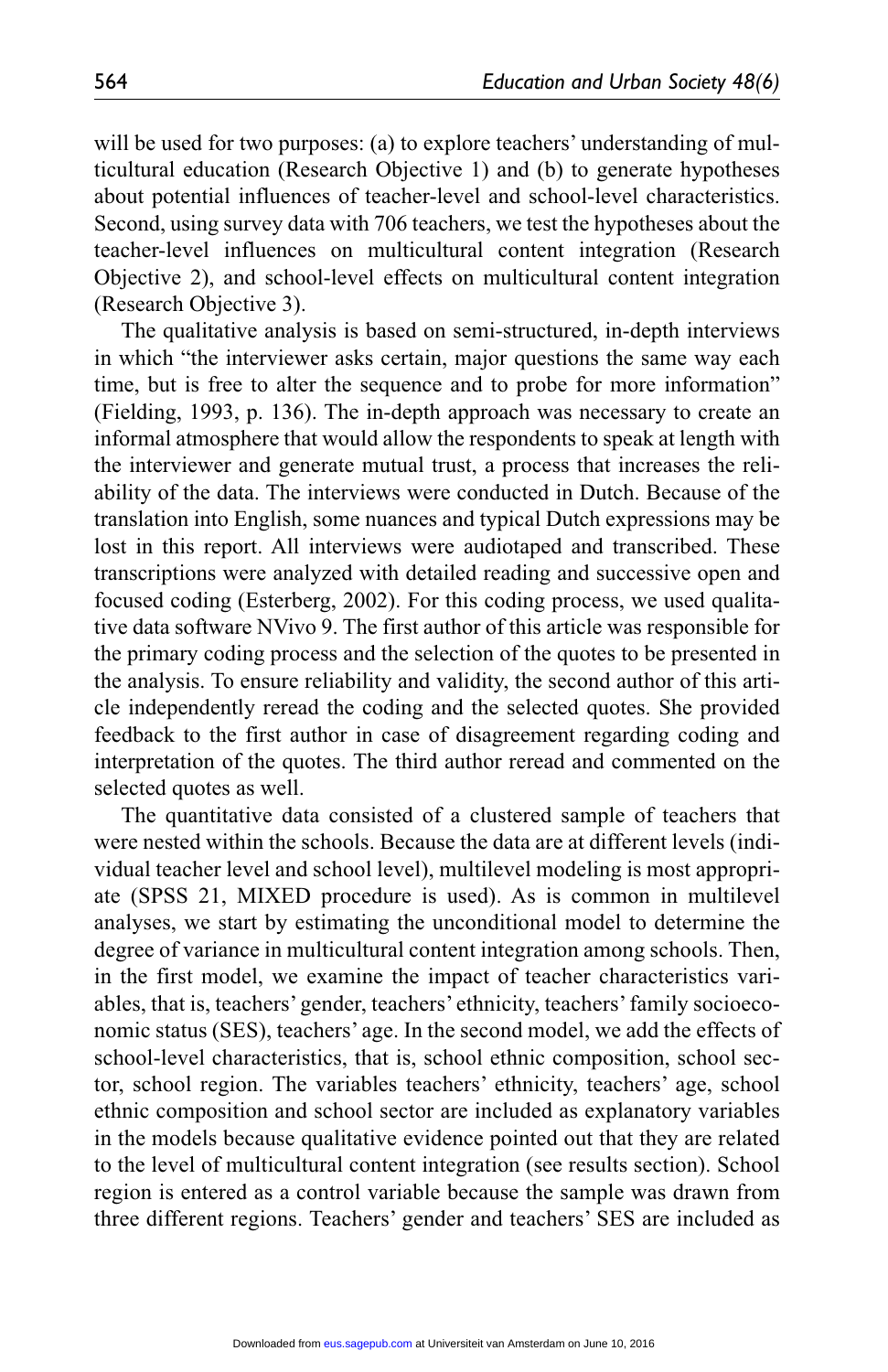control variables as demographic variables might have an influence on teachers' beliefs on issues of diversity (see Dedeoglu & Lamme, 2011). Missing data were handled with the multiple imputation procedure: five imputations are requested, and the pooled results are shown (Allison, 2002).

#### *Variables*

The outcome variable is multicultural content integration. To assess the degree to which teachers integrate multicultural content in their classroom, we used a Likert-type scale that consists of five statements: (a) "In the classroom, I focus explicitly on the topic of ethnic diversity," (b) "I offer content that reflects all aspects of the multicultural society," (c) "Because of neutrality, I pay little attention to ethnic differences in the classroom" (reverse coded), (d) "I expose the multicultural social environment in the overall design and the furnishing of the classroom," and (e) "Ethnic diversity rarely occurs in the course material I use" (reverse coded). We are aware of the fact that these items only cover limited aspects of the content-integration dimension of multicultural education (Banks, 1989, 1993). However, these items do reflect Flemish teachers' understanding of multicultural education, which, as our analysis will show, continues to be rather limited (see "Results" section). There were five answer categories, ranging from "absolutely do not agree" (scored 1) to "completely agree" (scored 5). An exploratory factor analysis revealed that there is one underlying dimension. The item loadings ranged between .622 and .796 (Cronbach's alpha of .735). We use the standardized factor score as a measure of the level of multicultural content integration (see Table 1 for descriptive statistics).

At the teacher level, we included these explanatory variables: teachers' age, gender, ethnicity, and family socioeconomic status (hereafter, family SES). In our sample, the mean age of teachers was 39; 79% of our sample are female teachers (see Table 1 for descriptive statistics). Teachers' ethnicity was determined by self-identification, and 45 teachers in our sample have identified themselves as ethnic minority (see Table 1). Teachers' family SES was measured by means of the occupational status of teachers' father and mother (Erikson, Goldthorpe, & Portocarero, 1979); the highest of both was used as an indicator of the teachers' SES of origin (see Table 1 for descriptive statistics).

At the school level, we include three explanatory variables: school ethnic composition, school sector, and school region. A schools' ethnic composition was measured by the proportion of ethnic minority pupils in a school according to our database. Pupils whose grandmothers were born outside Western Europe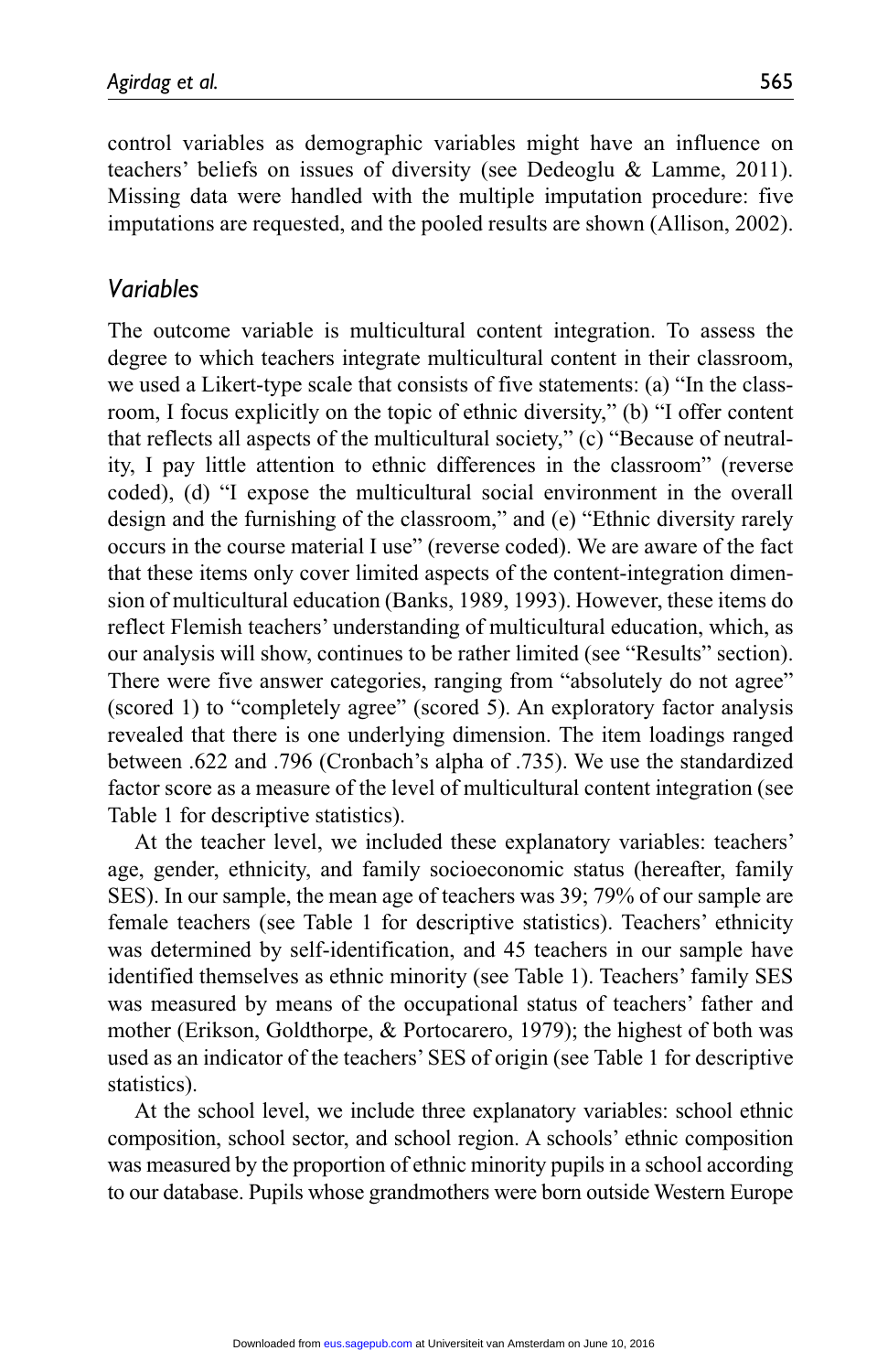|                                   | N   | Min     | Max  | м     | SD    |
|-----------------------------------|-----|---------|------|-------|-------|
| Outcome                           |     |         |      |       |       |
| Multicultural content integration | 706 | $-4.17$ | 2.71 | 0.00  | 1.00  |
| Teacher level                     |     |         |      |       |       |
| Gender $(I = male)$               | 706 | 0       | ı    | 0.19  | 0.39  |
| Age                               | 706 | 22      | 62   | 38.76 | 9.89  |
| Ethnicity ( $I =$ minority)       | 706 | 0       |      | 0.06  | 0.24  |
| <b>Family SES</b>                 | 706 |         | 8    | 5.04  | 1.88  |
| School-level                      |     |         |      |       |       |
| Ethnic composition                | 68  | 2.63    | 100  | 51.50 | 34.16 |
| Sector (1 = Catholic)             | 68  | 0       |      | 0.47  | 0.50  |
| Region                            | 68  |         |      |       |       |
| Antwerp                           | 23  | 0       |      | 0.34  | 0.48  |
| Genk                              | 20  | 0       |      | 0.29  | 0.46  |
| Ghent (reference)                 | 25  | 0       |      | 0.37  | 0.49  |

**Table 1.** Descriptive Statistics: Frequencies (*N*), Range (Minimum and Maximum), Means or %, Standard Deviations.

*Note.* SES = socioeconomic status.

are considered ethnic minorities. It should be noted that this is a common approach to conceptualize ethnicity in European studies (see Agirdag et al., 2013). The ethnic composition ranged from 2.63% to 100% ethnic minority pupils (see Figure 1 and Table 1). The variable school sector distinguishes between 36 non-Catholic schools and 32 Catholic schools (see Table 1). Finally, school region indicates in which city the school is located: 23 schools in our sample were located in Antwerp, 20 schools in Genk, and 25 schools in Ghent (see Table 1 for descriptive statistics).

### **Results**

### *Teachers' Understanding of Multicultural Education*

The results of the in-depth interviews with teachers and principals in different schools indicated that there is a preference among teachers for an "embedded" multicultural education, that is, multiculturalism across different courses, as a part of the daily practice. When we asked for specific examples of embedded multicultural education, teachers' response was largely focused on religion and religious diversity. Consistent with what Banks (1989) calls the *contributions approach*, teachers mainly referred to holidays and special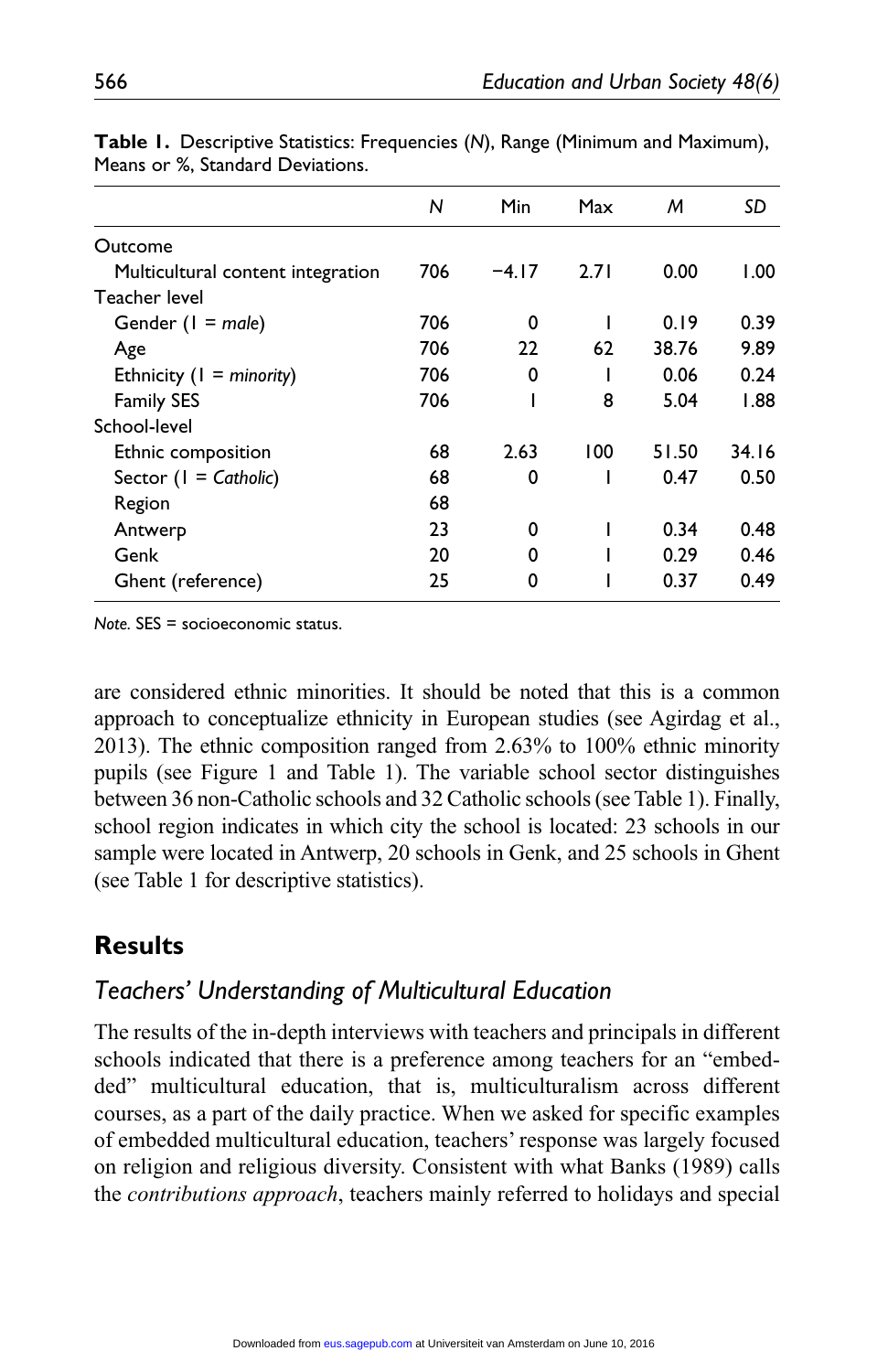—

—

—

—

days that are considered important for minority students. Given the large number of Muslim pupils in Flanders, teachers more often than not focused on Islamic holidays:

- **Researcher:** The educational development goals for primary education state that multicultural or intercultural education is a task for all schools. What is that, what is your understanding of it?
- **Maria:** For us, that isn't a different class . . . but it's a part of our daily practices. If we have a project about healthy breakfast, for instance, I couldn't imagine that we don't make it intercultural. Or, I mean, when it Sugar Feast or the Feast of the Sacrifice [*suikerfeest* and *offerfeest*],2 or the day extra holiday for [Eastern] Orthodox [Christian] children. That is what we talk about with the children. You do not need to give any different courses for that. So for us, it presents itself, it is a part of our daily routine (Principal, *Black Square*, female, 30 years old).
- **Eric:** When it was Sugar Feast [*suikerfeest*], for example, we did a feast, so just for the children, we participate in the Sugar Feast. We made a Sugar-song, and things like why do you do that? And the children they enjoy to explain why it happens and when it happens, and that it is not each year the same day, and I think that is also important that the other children [i.e., non-Muslims] also know why they celebrate Sugar Feast (Teacher, *Black Triangle*, male, 30 years old).
- **Dimitri:** They grow here with [multiculturalism] and they feel very good about it. Because at religion class, we discuss the Jewish faith, about Muslims, and now we focus on First Communion, but we have also talked about Ramadan and about the Jewish Easter, before that it was Passover, the Holy 40 days, and we made a comparison between Jews, Muslims, and Catholics, the Christian faith (Teacher, *White Triangle*, male, 26 years old).

A second recurring example of embedded multicultural education was the addition of non-European names in the textbooks. Various teachers stated that in the past their textbooks only included common Dutch names such as Jan, Leen, and Piet, while nowadays these names were partly replaced by typical Muslim names such as Achmed and Mohammed. However, no teacher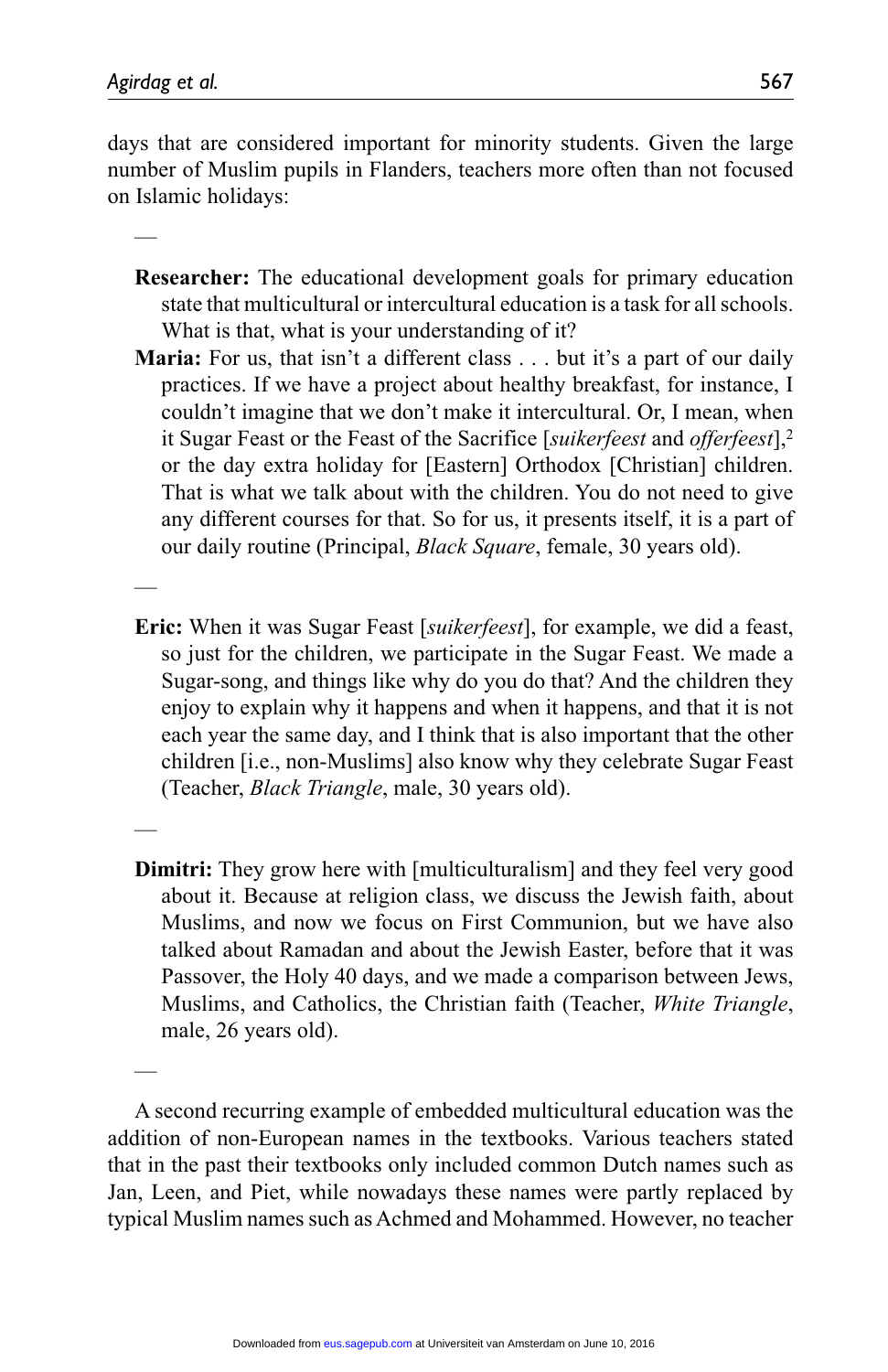indicated that the content or perspectives of the textbooks had been changed. On the contrary, as explicitly stated by Sarah, it was still the same textbook, but only some non-European names and pictures of ethnically minority children were added. As such, this form of multicultural content integration corresponds to what Banks (1989) labeled the *additive approach* because the curriculum itself does not change:

- **Sarah:** But actually our manuals [course material books] became very good at it, actually publishers do keep that in mind. For instance, when we read a story during the Dutch class, then it is not only about Jan and Leen, but there is also an Ahmed or Mohammed. That wasn't the case in the past. In the past, in our language course book, it was Jan, Miep and Kees. And know, there are Turkish names, Italian names, and the children learn about a little negro [Here Sarah uses the Dutch work "neger," which many white Dutch-speaking people do not find offensive]. That wasn't the case in the past, we used to have only white children in that *same book* as we have now (Teacher, *Black Square*, female, 29 years old).
- **Lise:** For example, when I look at our new language book, our math book, just the pictures in the math book, there are also children who don't look very white. Different colors, but also different names. In the past, it was all about Jan and Piet. And now, there are at some places a Rashid or an Achmed, and so, I mean, it changes more and more (Teacher, *White Circle*, female, 47 years old).

There were no teachers in our sample who had a transformative and/or social action approach understanding of multicultural content integration. Also other dimensions of multicultural education (such as the knowledge construction process or equity pedagogy) were not mentioned. Most interestingly, teachers had a clear understanding of what should *not* be regarded as multicultural education. That is, teachers' spontaneously mentioned and opposed bilingual or multilingual education:

- **Researcher:** Our educational development goals for primary education say that school should do multicultural or intercultural education. What is your understanding of it?
- **Hans:** I have no idea. No. If that is, like, like we have to teach in Turkish or in Moroccan, than I can't of course, because I am not going to learn.

—

—

—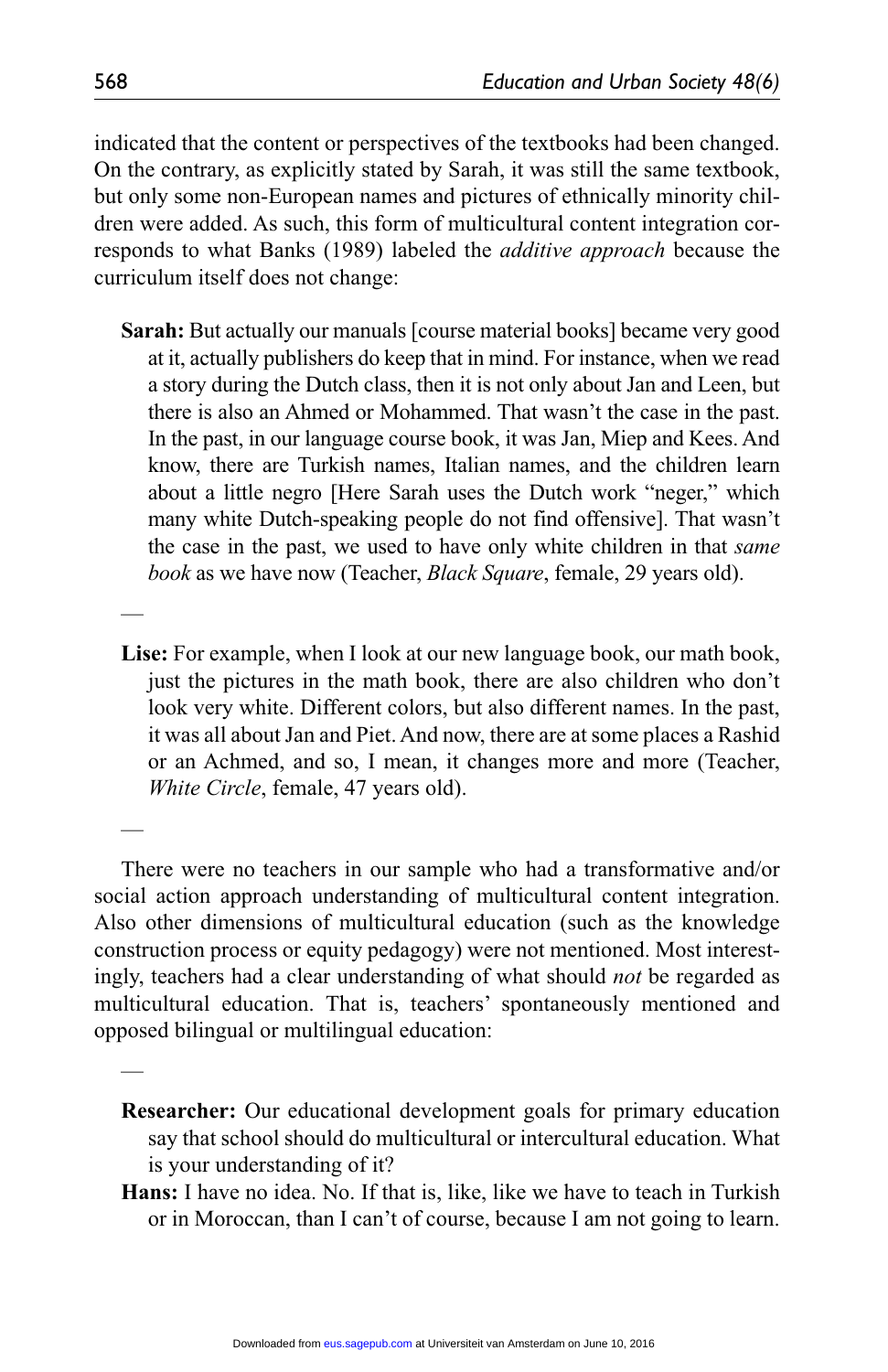—

So I have no idea, in America, in the United States, in the South, they do teach in "Mexican" and in Spanish, right? But I think, if those people should integrate in the United States, why do they have to . . . I don't get it (Teacher, *White Circle*, male, 68 years old).

These comments give an idea about Flemish teachers' understanding of multicultural education, that is, they are limited to the content-integration dimension and limited to a contributions and additive approach. Next, we will explore how teacher-level and school-level characteristics are related to the degree of incorporated multicultural content by teachers. First, four hypotheses will be generated using qualitative evidence, and then, these hypotheses will be tested using multilevel analysis.

#### *Hypotheses*

In all schools, teachers discussed some teacher characteristics as being related to the ability to incorporate multicultural content. First of all, teachers' ethnic background was mentioned as relevant. In line with the literature on Whiteness, ethnic minority teachers were thought to have better multicultural skills than native-White teachers. This perspective is not only expressed by the only ethnic minority teacher in our qualitative sample (i.e., Nadia), but also by a native-White teacher from the *Black Circle*.

—

—

- **Researcher:** Do you believe that your teaching materials are multicultural enough?
- **Kristof:** No, I don't think so, but if you make a little effort, than you can find a lot about it on the computer. And if you have a question, we also have Öznur, she is a Turkish teacher and actually always open for questions: How does this work, how is it? She teaches "Turkish religion" for Turkish children, that is something we have chosen to provide Turkish religion to our pupils (Teacher, *Black Circle*, male, 32 years old).
- **Nadia:** So I myself am of Moroccan origin, which is actually good for the school because we have quite lot parents [of Moroccan background] and when it is necessary I can help those people in their own language.
- **Researcher:** Is that in Arabic or Berber language?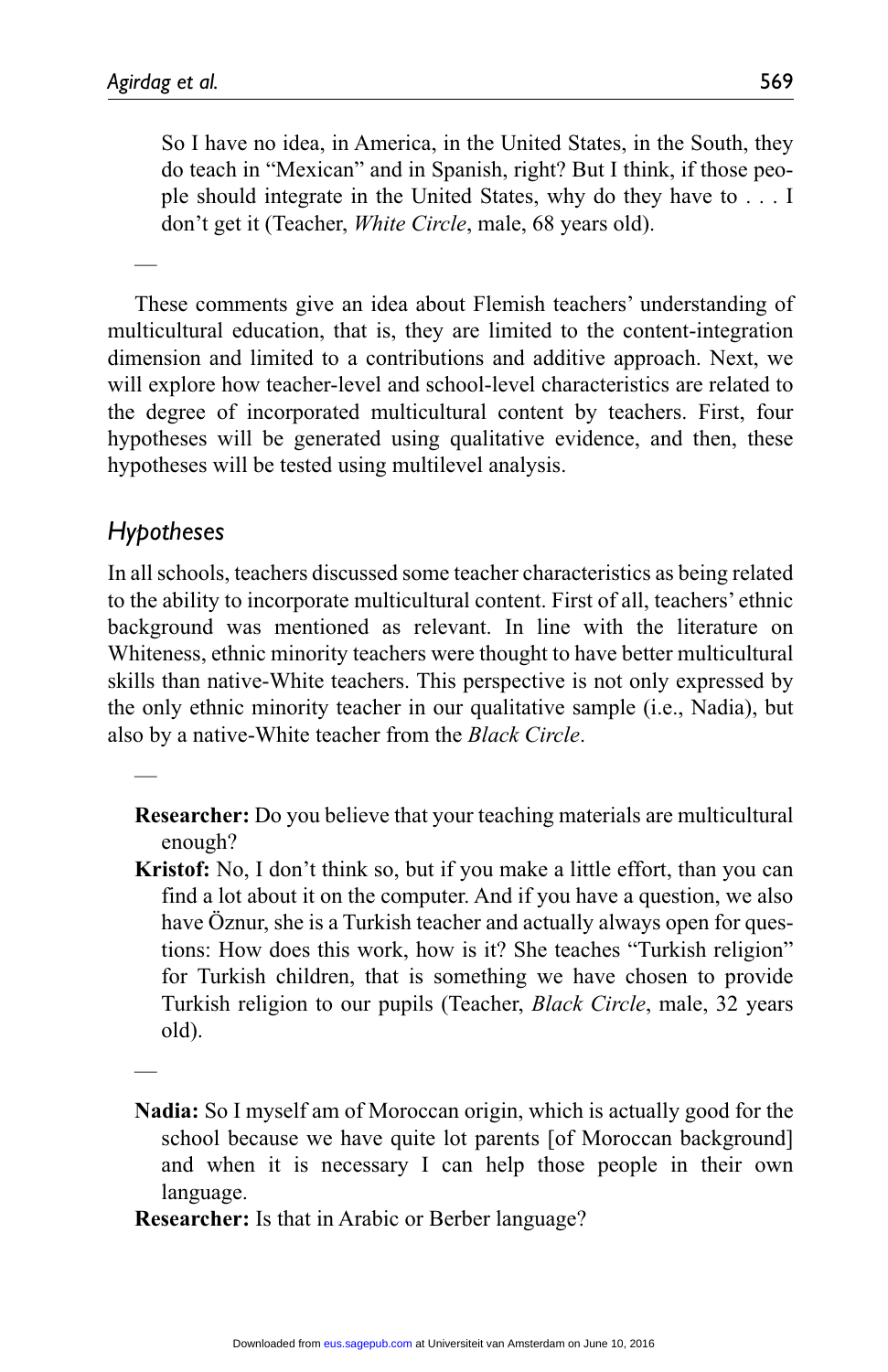**Nadia:** I know both. Actually my mother tongue is Arabic, but I've learned Berber . . . I have learned it gradually, so I can usually help parents in their own language (Teacher, *Black Triangle*, female, 37 years old).

—

Hence, our first hypothesis is as follows:

**Hypothesis 1:** Ethnic minority teachers will provide more multicultural content than native-White Belgian teachers.

A second teacher characteristic that is discussed is teachers' age. That is, younger teachers such as Dimitri (*White Triangle*, male, 26 years old) argued that the teacher education programs recently started to pay attention to multiculturalism, whereas an older teacher Koen (*White Circle*, male, 52 years old) explicitly referred to his "old age" as a reason for his conservative perspectives about the headscarf.

—

—

- **Researcher:** And during your teacher education, do you think that there was enough attention paid to this topic?
- **Dimitri:** When I started, it increased and now it must be even more. That just goes with time, with society and culture. And also teaching goals change in that way. And now there is more change. There are trainings, seminars organized . . . and the society is constantly changing and as a school, we have to follow this (Teacher, *White Triangle*, male, 26 years old).
- **Koen:** But our advantage is that we are with the moderate Muslims, you know, we're not stuck here with the extremists. Fortunately. But still, I have *questions that are probably related to my old age*. For example, I have my questions about parents making trouble like in Antwerp with the headscarf, my God. If it is a rule that you are not allowed to wear a headscarf in a Catholic school or a public building, you can't wear a headscarf, so be it and accept it. When it is a rule that it is not allowed to smoke in a restaurant, and then I have to accept it as well and I am not allowed to smoke (Teacher, *White Circle*, male, 52 years old).

As such, our second hypothesis is as follows:

**Hypothesis 2:** Younger teachers will provide more multicultural content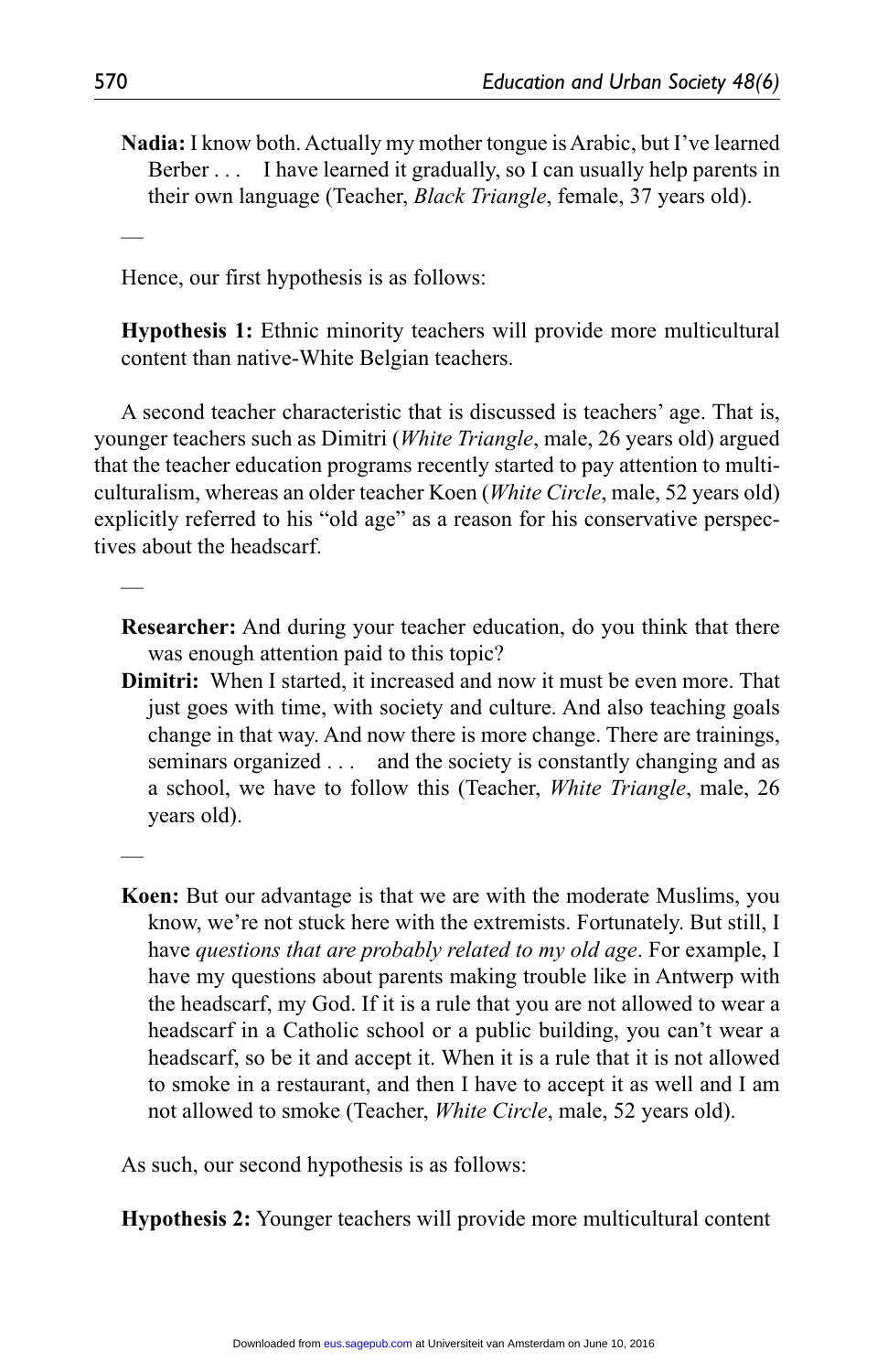—

—

—

Teachers also discussed some characteristics of the school. More specifically, teachers argued that in schools with higher concentrations of ethnic minority children, attention to multicultural education is simply a given. Meanwhile, teachers in schools with fewer ethnic minority children argued that it is difficult to talk about multicultural differences when there are no ethnic minority children in the class. Again, it should be noted that these quotes again make clear that religious diversity and a contributions approach principally determine what teachers' understanding of multicultural education in Flanders is:

- **Researcher:** For a couple of years now, the educational development goals for primary education say that multicultural or intercultural education is a task for all schools. What is your understanding of it?
- **Laura:** Intercultural education, that is how we work here. Different cultures, different mentalities, different opinions, a lot of diversity, and respect for other values and norms. Here, that is in fact an automatism. [Our] children don't question it, like different religions or somenthing, that is an established fact, just normal with all [our] different nationalities. We don't question that, because it is a normal [thing], which is automatic. When it is Sugar Feast or Feast of the Sacrifice, we automatically talk about that. Or when children have First Communion, other children will ask about it (Teacher, *Black Square*, female, 34 years old).
- **Researcher:** You said that you have three ethnic minority children in your class. Does that have an impact on your . . .
- **Mieke:** Yes, for sure. If I did not have minority children in the class, I couldn't make comparisons, because I want to relate it to their home situations. So, when I talk about religion, I try to, and when you don't have any ethnic minority children, then you might still talk about other cultures and things like that, but when they are not in the class, then you don't have any feeling about it, so it is important to have a mix (Teacher, *White Circle*, female, 38 years old).

Hence, we can formulate a third hypothesis about the relationship between ethnic school composition and the extent of multicultural content integration:

**Hypothesis 3:** A higher percentage of ethnic minority children in a school is related to higher levels of multicultural content integration.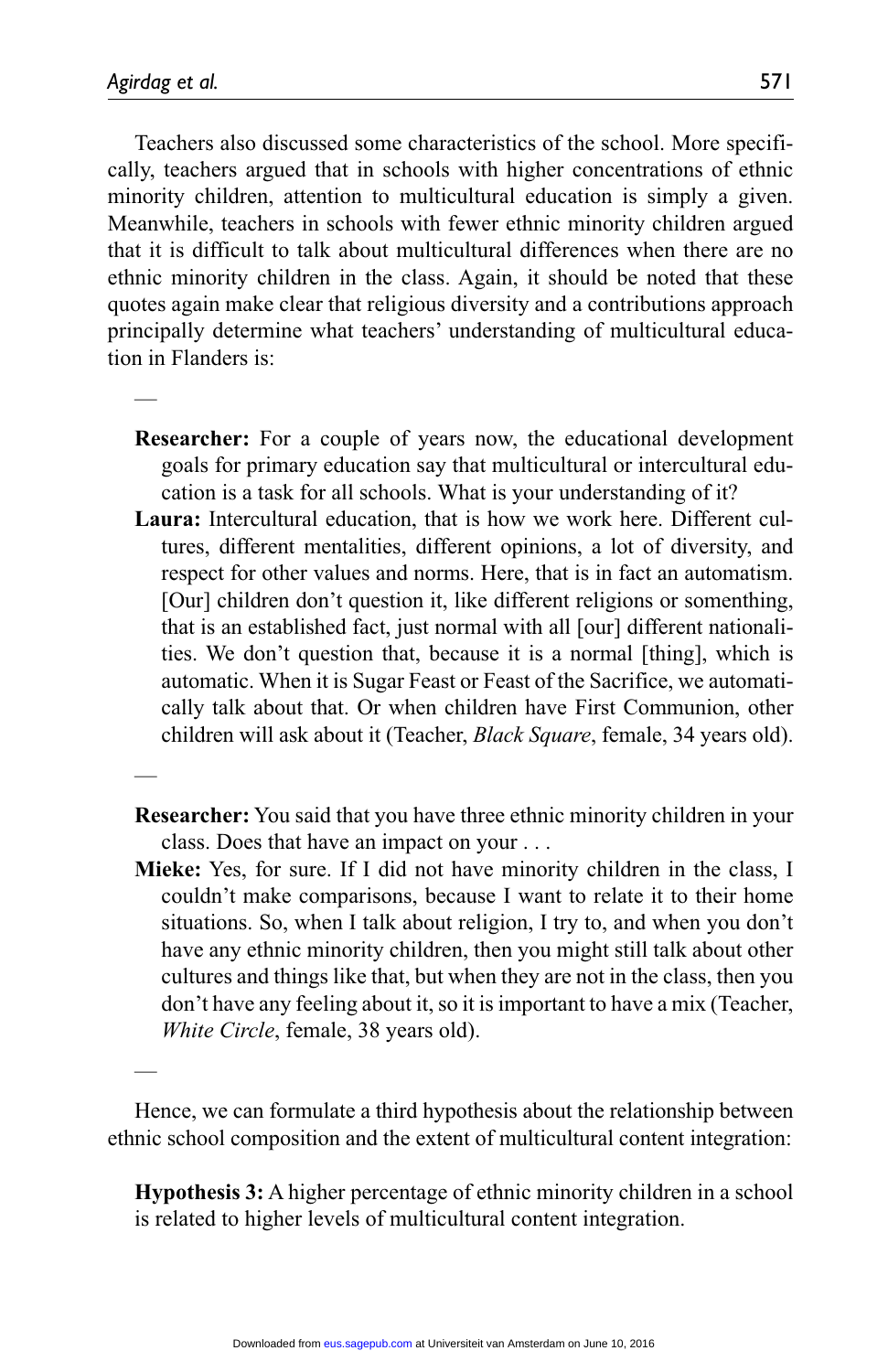A second school characteristic that is discussed by the teachers is school sector or school denomination. As mentioned earlier, around half of the publicly funded schools in Flanders are Catholic schools. Interestingly, owing to their location and demographic changes some of these Catholic schools serve a homogeneous Muslim student population like the *Black Circle.* While Kelly (*Black Circle*, female, 26 years old) argued that teaching in a Catholic school provided opportunities to pay more attention to religious differences, other teachers such as Simon (*Black Circle*, male, 55 years old) argued that Catholic structures were largely unsupportive when it comes to multicultural issues.

- **Kelly:** We are a Catholic school, so of course we do have some Christian things we still want to teach to Muslim children, for example, I mean, they learn a little from us [and] we learn from them. But it happens in a very natural way. For example, at Christmas we have a "Christmas Café" where there is a Christmas tree and presents, that is a bit like our tradition. But at the Feast of Sacrifice or something, we celebrate it as well, and our Flemish kids learn about it in religion class, they also talk about it. I mean, we are thinking about it, in our school, about our differences, and we deal with it well (Teacher, *Black Circle*, female, 26 years old).
- **Simon:** Now we have a new archbishop and this is a Catholic school . . . . The first thing that comes to my mind is: Oops we also have an Islamic teacher here. Imagine that the new archbishop says, "In Catholic schools, we absolutely don't want to give Islamic education and subsidize it." Then we have a very big problem here, because we only have Muslim children and we provide [Islamic education]. The Catholic administration never allows that, actually they do not want that. That's a Catholic aspect, [and so] on this issue, we should expect very little support from the Catholic church (Teacher, *Black Circle*, male, 55 years old).

In other words, the qualitative data suggest that the relationship between Catholic schools and multicultural education is an ambivalent one. Hence, our fourth hypothesis actually yields two contradictory expectations:

**Hypothesis 4a:** There will be higher levels of multicultural content integration in Catholic schools.

—

—

—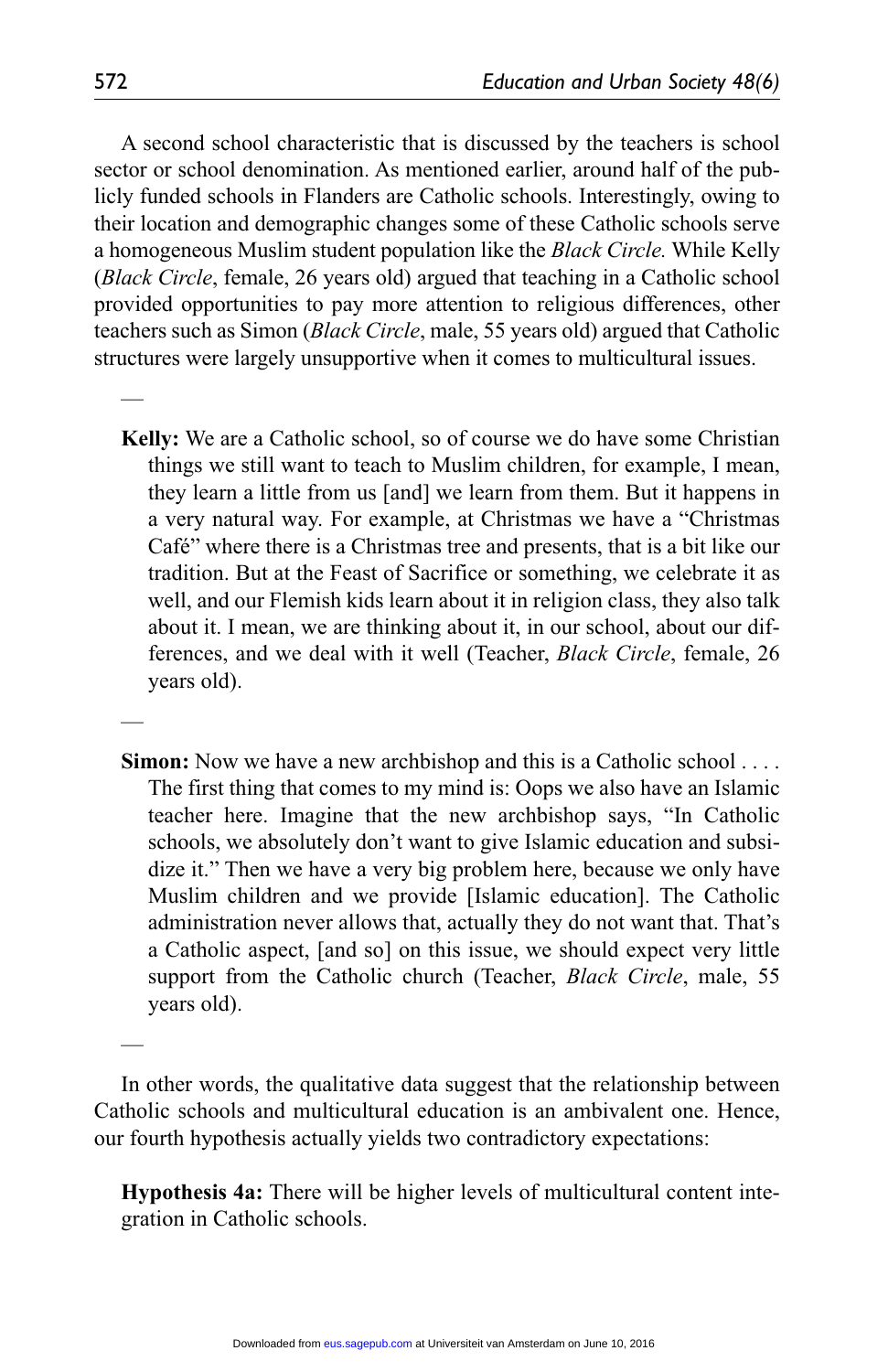|                            | γ       | SE   | ν*     | Þ    |
|----------------------------|---------|------|--------|------|
| Intercept                  | $-.236$ | .206 |        | .252 |
| Age                        | .003    | .004 | .031   | .445 |
| Gender $(I = male)$        | .073    | .102 | .029   | .471 |
| Ethnicity (I = minority)   | .476    | .161 | . I 16 | .003 |
| <b>Family SES</b>          | .016    | .023 | .030   | .493 |
| Variance components        |         |      |        |      |
| Between school $(70)$      | .043    | .026 |        |      |
| Within school $(\sigma^2)$ | .965    | .056 |        |      |

**Table 2.** Multilevel Analysis: Teacher-Level Influences on Multiethnic Content Integration.

*Note.* γ = unstandardized gamma coefficient; γ<sup>\*</sup> = standardized gamma coefficient; SES = socioeconomic status. Statistically significant effects are bolded.

**Hypothesis 4b:** There will be lower levels of multicultural content integration in Catholic schools.

### *Correlates of Multicultural Content Integration*

Before we test the above-outlined hypotheses, we examine whether the school context matters with respect to the multicultural content provided by teachers. For this purpose, we calculated the variance components in the null model, which is the model without predictors. We found a between-school variance  $(\tau_0)$  of .052 and a within-school variance ( $\sigma^2$ ) of .949. The variance at the school level can be computed as the between-school variance component divided by the sum of within-school and between-school variance  $[\tau_0/(\sigma^2 + \tau_0)]$ . We calculated that 5.19% ( $p < .001$ ) of the variance in multicultural content integration lies between schools. As such, a small but significant amount of the variance in multicultural educational practices is at the school level. This justifies the need for a multilevel analysis.

In Table 2, we include teacher-level influences of multicultural education. Here, we report standardized gamma coefficients  $(\gamma^*)$  to determine the strength of the effects. Standardized coefficients are achieved by multiplying the unstandardized coefficients  $(y)$  with the standard deviation of the explanatory variable divided by the standard deviation of the dependent variable (Hox, 1995).

From all teacher characteristics, only teachers' ethnic background is significantly related to multicultural content integration: Ethnic minority teachers report higher levels of multicultural content integration than native-White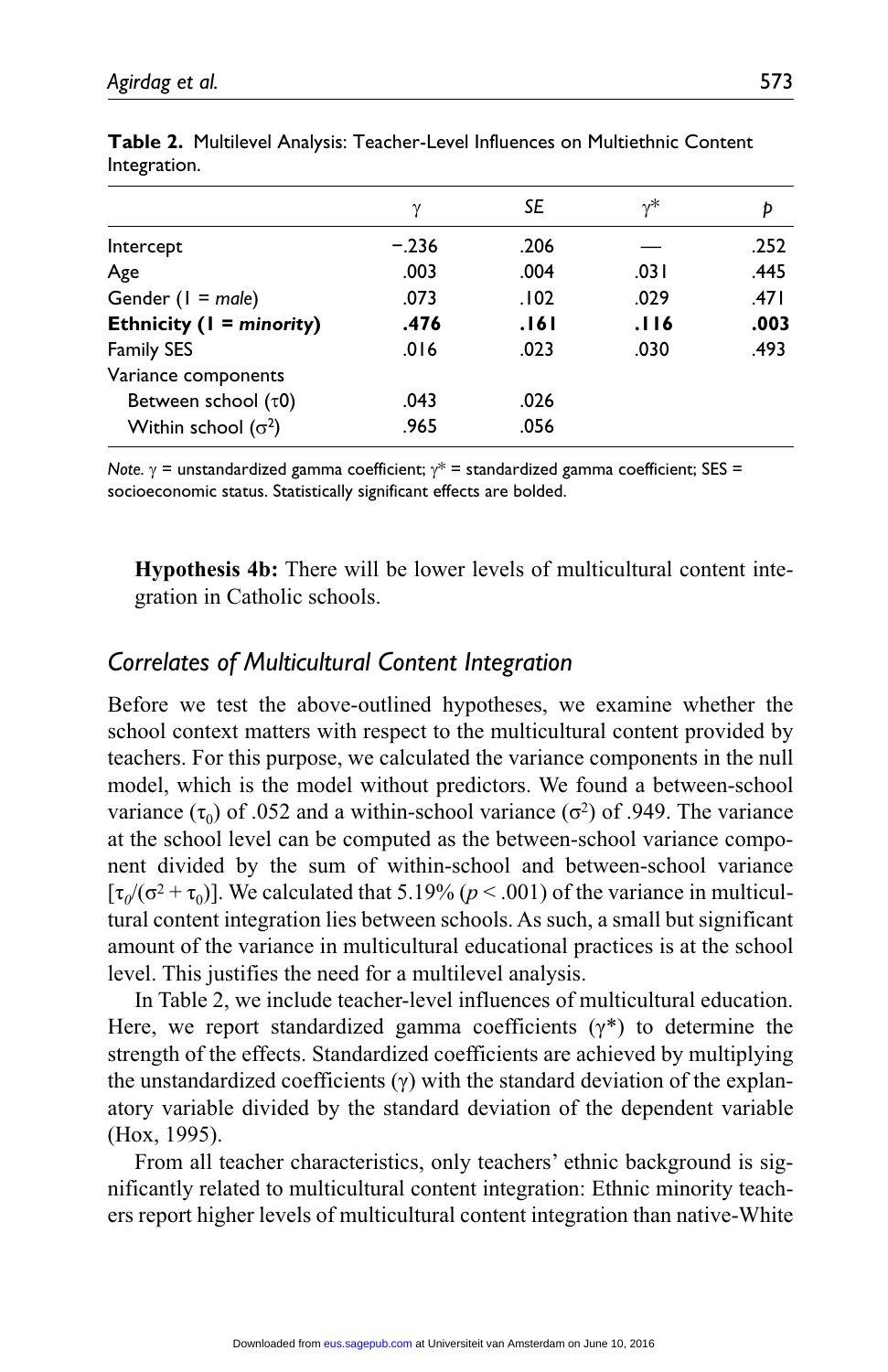|                             | γ       | SE    | $\gamma^*$ | Þ    |
|-----------------------------|---------|-------|------------|------|
| Intercept                   | $-.353$ | .218  |            | .105 |
| Teacher level               |         |       |            |      |
| Age                         | .004    | .004  | .037       | .370 |
| Gender $(I = male)$         | .088    | .101  | .035       | .381 |
| Ethnicity ( $I =$ minority) | .448    | . 161 | . 109      | .006 |
| <b>Family SES</b>           | .023    | .023  | .044       | .308 |
| School-level                |         |       |            |      |
| <b>Ethnic composition</b>   | .005    | .001  | .185       | .000 |
| Sector $(I = Catholic)$     | $-.163$ | .085  | $-.082$    | .054 |
| <b>Region: Antwerp</b>      | $-.319$ | .108  | $-.152$    | .003 |
| Region: Genk                | $-.122$ | .112  | $-.056$    | .278 |
| Region: Ghent               | Ref     | Ref   | ref        | ref  |
| Variance components         |         |       |            |      |
| Between-school $(\tau 0)$   | .005    | .017  |            |      |
| Within-school $(\sigma^2)$  | .969    | .054  |            |      |

**Table 3.** Multilevel Analysis: Teacher-Level and School-Level Influences on Multiethnic Content Integration.

*Note.* γ = unstandardized gamma coefficient; γ\* = standardized gamma coefficient; SES = socioeconomic status. Statistically significant effects are bolded.

teachers ( $\gamma^* = .116$ ;  $p = .003$ ; Table 2). Teachers' gender, family SES, and age are not significantly related to the level of multicultural content integration. Hence, we find support for Hypothesis 1 (about teacher ethnicity), but not for Hypothesis 2 (about teacher age).

In Table 3, we include teacher-level influences of multicultural education. In schools with higher proportions of ethnic minority pupils, teachers tend to incorporate more multicultural content ( $\gamma^* = .185$ ) than in schools with lower levels of ethnic minority children. We also find that school sector is related to the extent of multicultural content integration: Teachers report less multicultural-content-integration activities in Catholic schools than in non-Catholic (state) schools ( $y^* = -.082$ ). Finally, our results indicate that schools in Antwerp focus less on multiculturalism than schools in Ghent ( $\gamma^* = .152$ ), while schools in Genk do not significantly differ from schools in Ghent with respect to integrated multicultural content.

### **Discussion and Conclusion**

As most Western societies are becoming increasingly more ethnically diverse, school boards, policymakers and classroom teachers are searching for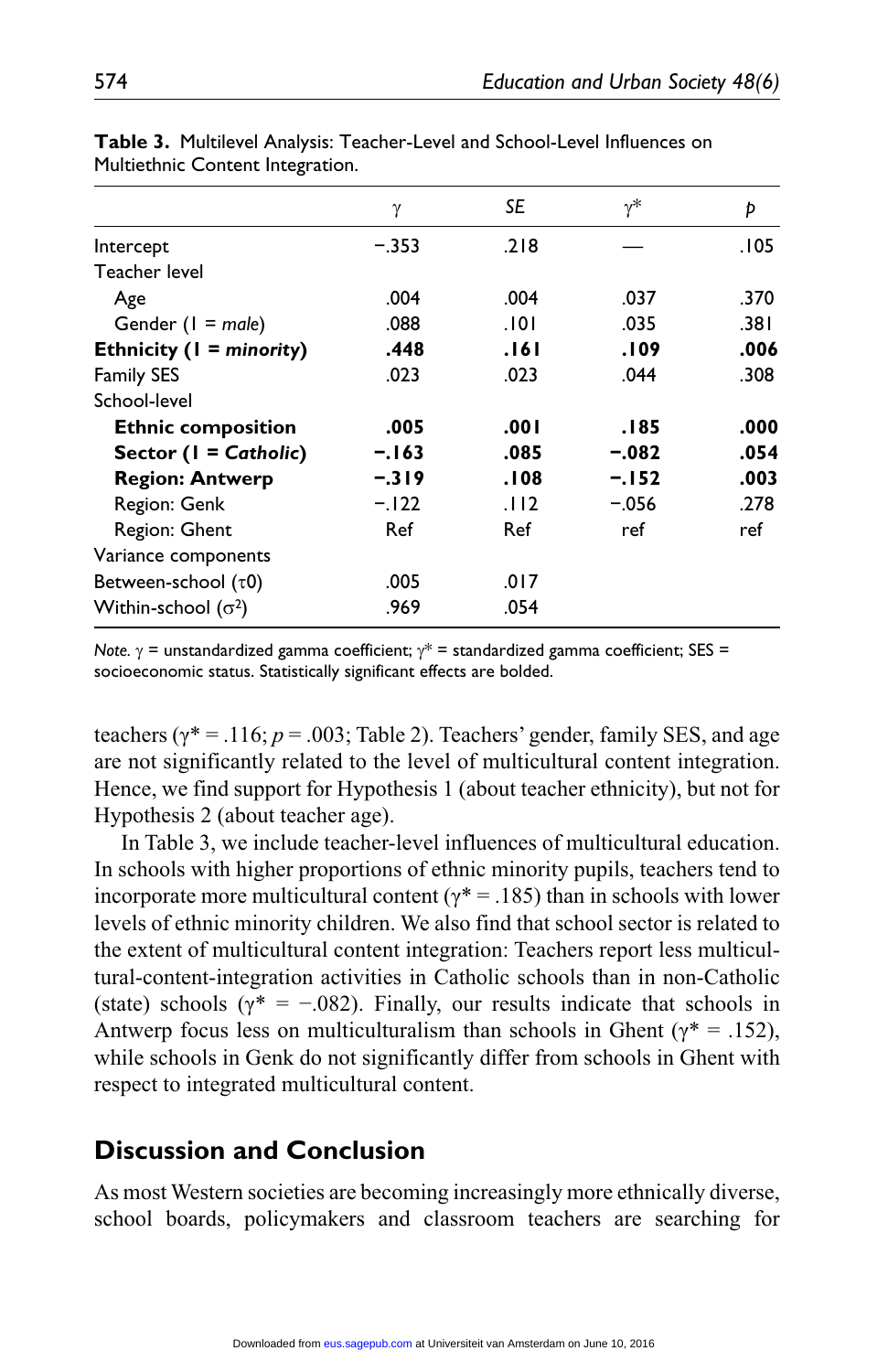appropriate ways to serve these diverse student bodies. One particular response to the challenge of education in a multiethnic society is to implement multicultural educational practices. However, as we explained in the introduction earlier, a great deal of the scholarship on multicultural education is limited to the American context. Moreover, empirical studies have largely focused on pre-service teachers; as a result, the correlates of teachers' incorporation of multicultural education remain sorely neglected. This mixedmethod study has aimed to fill these lacunae by exploring teachers understanding of multicultural education, and by investigating teacher-level and school-level correlates of multicultural content integration in three Flemish cities.

The results of the semi-structured in-depth interviews indicate that Flemish teachers mainly focused on religion and religious diversity when they were asked about their understanding of multicultural education. This understanding arguably departs from how multicultural education in North American is normally understood or practiced (in part because public school teachers in the United States are not inclined to broach religion in the classroom owing to their understanding about the separation of church and state). However, at the same time Flemish teachers' understanding of multicultural education was largely consistent with what Banks (1989, 1993) calls the multicultural-content-integration dimension, and more specifically limited to the contributions approach (i.e., celebrating heroes and holidays) and additive approach (i.e., adding multicultural content without changing the authorial point-of-view). Discussions about Islamic holidays were typically mentioned along with the presence of non-European names in textbooks.

Based on the in-depth interviews, we formulated four hypotheses about teacher-level and school-level influences on multicultural content integration. Three of the four hypotheses were supported by the results of multilevel analyses. First, in line with our expectations and the literature on teacher Whiteness (see Applebaum, 2005; Sleeter, 2001), we found that teachers' ethnic background is related to the degree of provided multicultural content: Ethnic minority teachers reported higher levels of multicultural content integration than native-White teachers. However, in contrast to our second hypothesis, teachers' age was not related to the extent of incorporated multicultural content. Furthermore, our results also supported the third hypothesis: At the school-level, we found that the ethnic composition of the student body is a strong predictor of the multicultural content integration. That is, teachers tend to incorporate more multicultural educational in schools with a higher share of ethnic minority students. Finally, with respect to the effect of the school denomination, we had two contradictory hypotheses. Our results suggest that teachers in Catholic schools focus slightly less on multiculturalism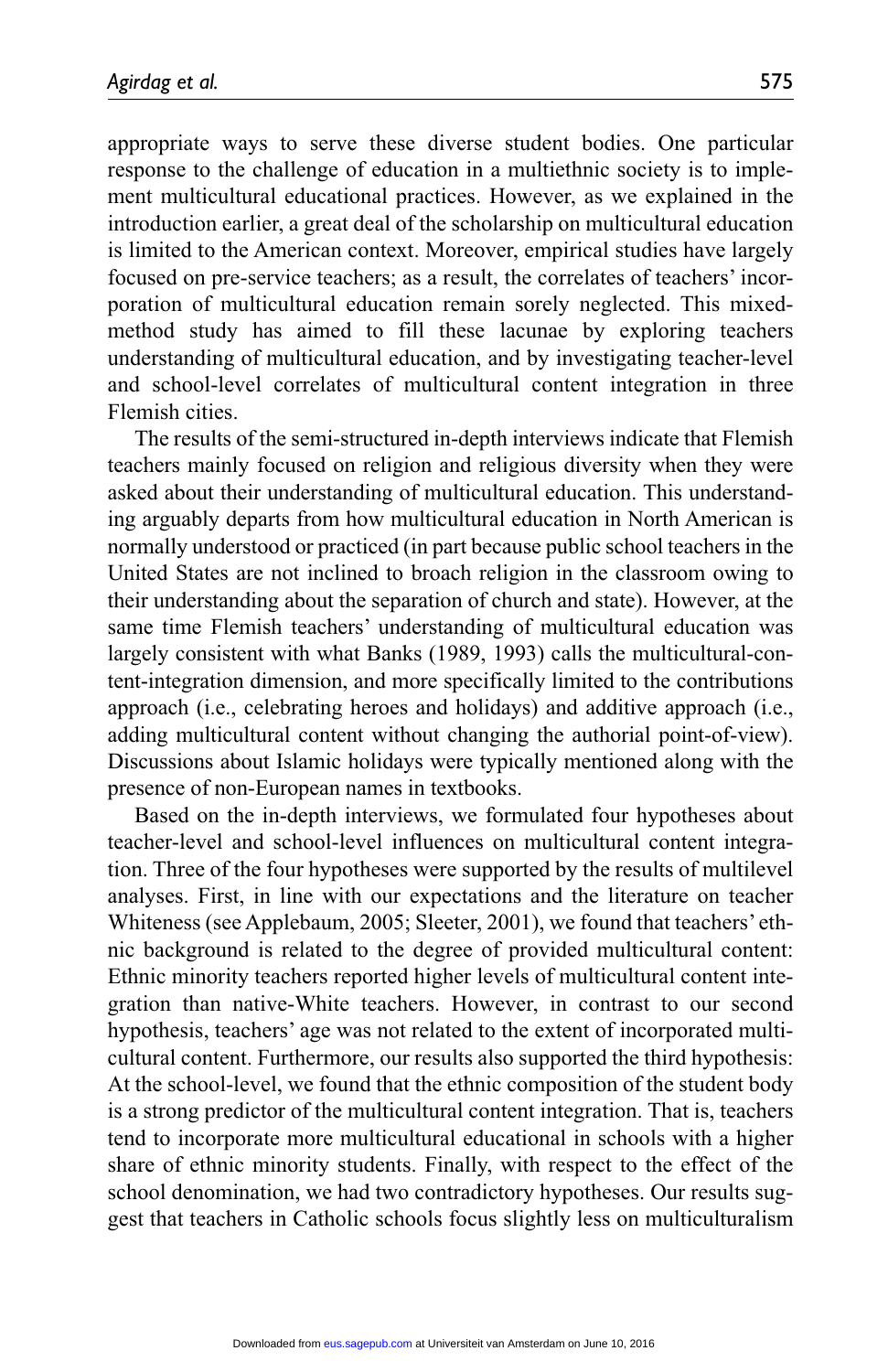than teachers in non-Catholic schools. The sample of this study comes from three different cities in Flanders, which we controlled for in the models. While we did not have a particular hypothesis about the influence of the region, we found that schools in Ghent provided more multicultural education than schools in Antwerp, while schools in Genk do not differ from schools in Ghent.

These findings have various implications. First, as we have shown, Flemish teachers focus on religious diversity. Second, there is an strong aversion toward multilingualism reflected in how the understanding of multicultural education is embedded in the national sociopolitical context. The negative attitude toward use of minority language at school has a disproportionate impact on the Muslim minority population, and is consistent with other findings about the political climate in Flanders that for more than 20 years has not been favorable to Muslims or to their specific needs (see Agirdag, 2010; Merry, 2005). Nevertheless, this study shows the relevance of regional differences with respect to multicultural content: The fact that there is more multicultural education incorporated within Ghent's schools than in schools in Antwerp reflects very much the political context of both cities: Leftist politics are more common in Ghent, while Antwerp is a city with large support for (extreme) right-wing Vlaams Belang, an openly anti-immigrant party (Swyngedouw, 2000).

Several items for future study recommend themselves. First, the role that religion plays in discussions of multiculturalism deserves much more attention. For instance, U.S. scholars rarely focus on religion as relevant for multicultural education, even as Christianity (especially Catholicism and Pentecostalism) play an important role in the lives of many Latino immigrants, similar to the way that Islam plays a role for Turks and Moroccans in Belgium. The fact that some ethnic minorities such as Latinos share the same religion as the mainstream society does not make religion less important in their educational experiences. Second, the degree to which multicultural education is or is not incorporated into school curricula—and more broadly into the school culture—and how this also corresponds to national and/or regional differences, also deserves further study. Clearly the local or national political climate can and does influence the attitudes of school board members and teachers, but also are often decisive in influencing what can and should be taught.

Furthermore, our finding that ethnic minority teachers more easily and more frequently incorporate practices of multicultural education underscores the acute need for more ethnic minority teachers in Flemish schools. Finally, our results suggest that Flemish Catholic schools' position with respect to multicultural education is an ambivalent one. While some teachers argued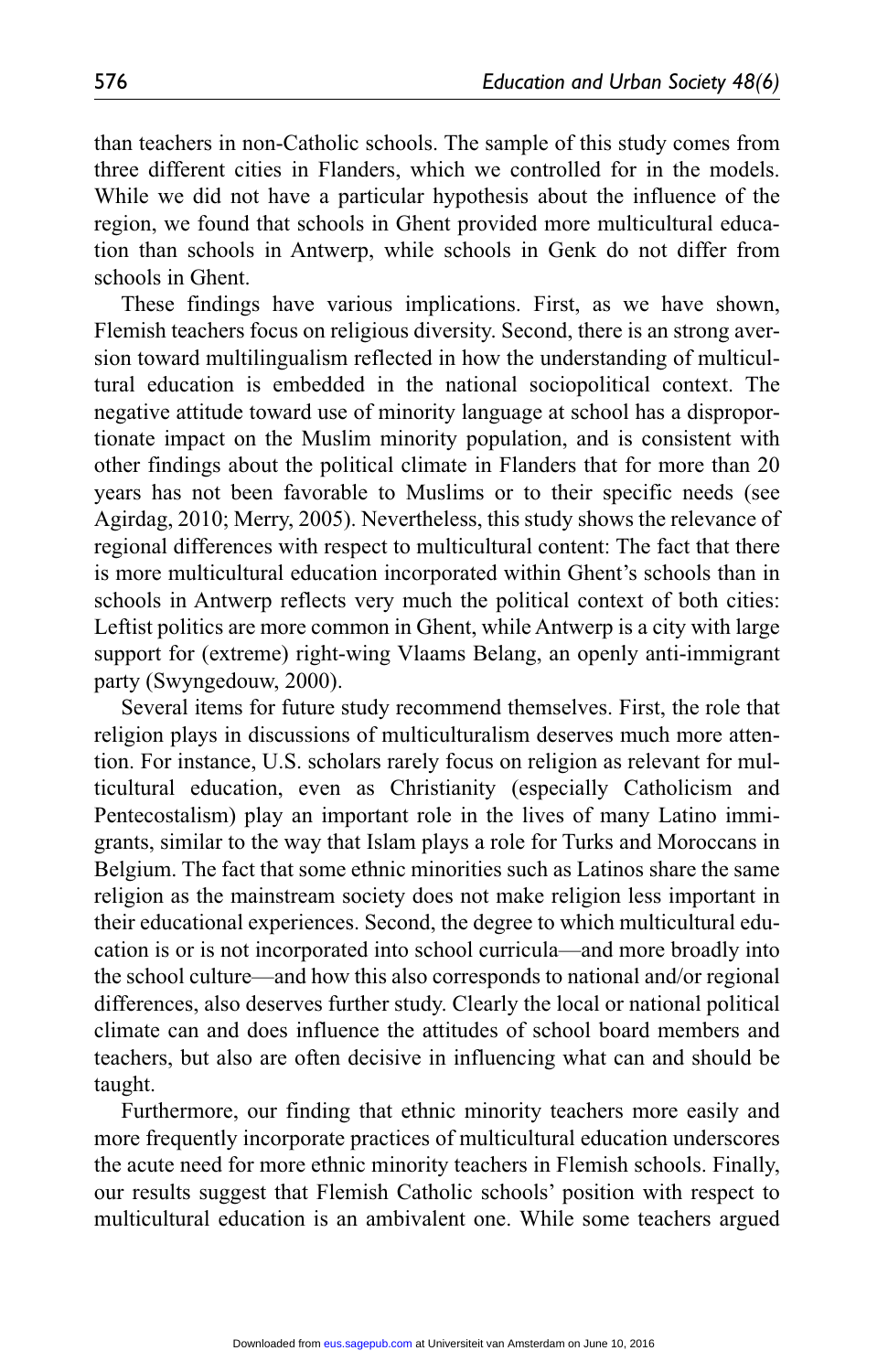that the Catholic identity provides a potential to focus on religious diversity, other teachers perceived the Catholic administration as non-supportive when it came to their Muslim students. Taken together with the results of the quantitative survey that indicates that there is slightly less focus on multicultural education in Catholic schools, policymakers of Catholic education in Flanders might reconsider their current position on multicultural education.

Most importantly, the significant relationship between school ethnic composition and multicultural education is a predictable, yet disturbing, finding. It is not a little bit ironic that multicultural education is most in evidence in precisely the schools where students arguably are most aware of what it means to be a member of a multicultural society. Indeed, it would be virtually impossible for a Muslim child to grow up in Belgium or any other European country and not be (made) aware of how one is marked as different from the mainstream. Sadly, too, encounters with differential treatment on the basis of one's ethnic and religious difference *begin at the school.*

Hence, just as single-sex schools do not only provide single-sex biology, there is no fundamental reason why only schools with ethnic minority pupils should focus on multicultural education. On the contrary, in particular there is a need for native-White students, who are largely separated from their ethnic minority peers in White-segregated schools, to become more familiar with ethnic diversity. While ethnic minority students learn in many contexts about the mainstream society in which they live, for native-White students the school context might be the only places where they can have meaningful encounters with ethnic and religious others (see Baysu & Phalet, 2012; Van Houtte  $&$  Stevens, 2009).<sup>3</sup> In other words, the absence of ethnic minority peers should not result in teachers ignoring multicultural education, with the attendant result that native-White students remain largely ignorant (read: unaware) about ethnic and religious others. This ignorance not only extends to superficial knowledge about cultural or religious facts but also to the structural inequalities that students from ethnic minority backgrounds experience. However, whether teachers in all-White settings are equipped to facilitate these discussions is another matter. Whatever the case, our study has shown that the need for multicultural education may even be greater in all-White contexts.

This finding has implications for both policymakers and theorists of multicultural education. Policymakers (and teacher education programs) should emphasize the importance of multicultural education in schools with few ethnic minority students not only to "raise awareness" about otherness but also to challenge underlying assumptions about ethnic and cultural dominance that typically go unnoticed and unexamined. However, scholars in this field might first consider a reconceptualization of multicultural education. That is,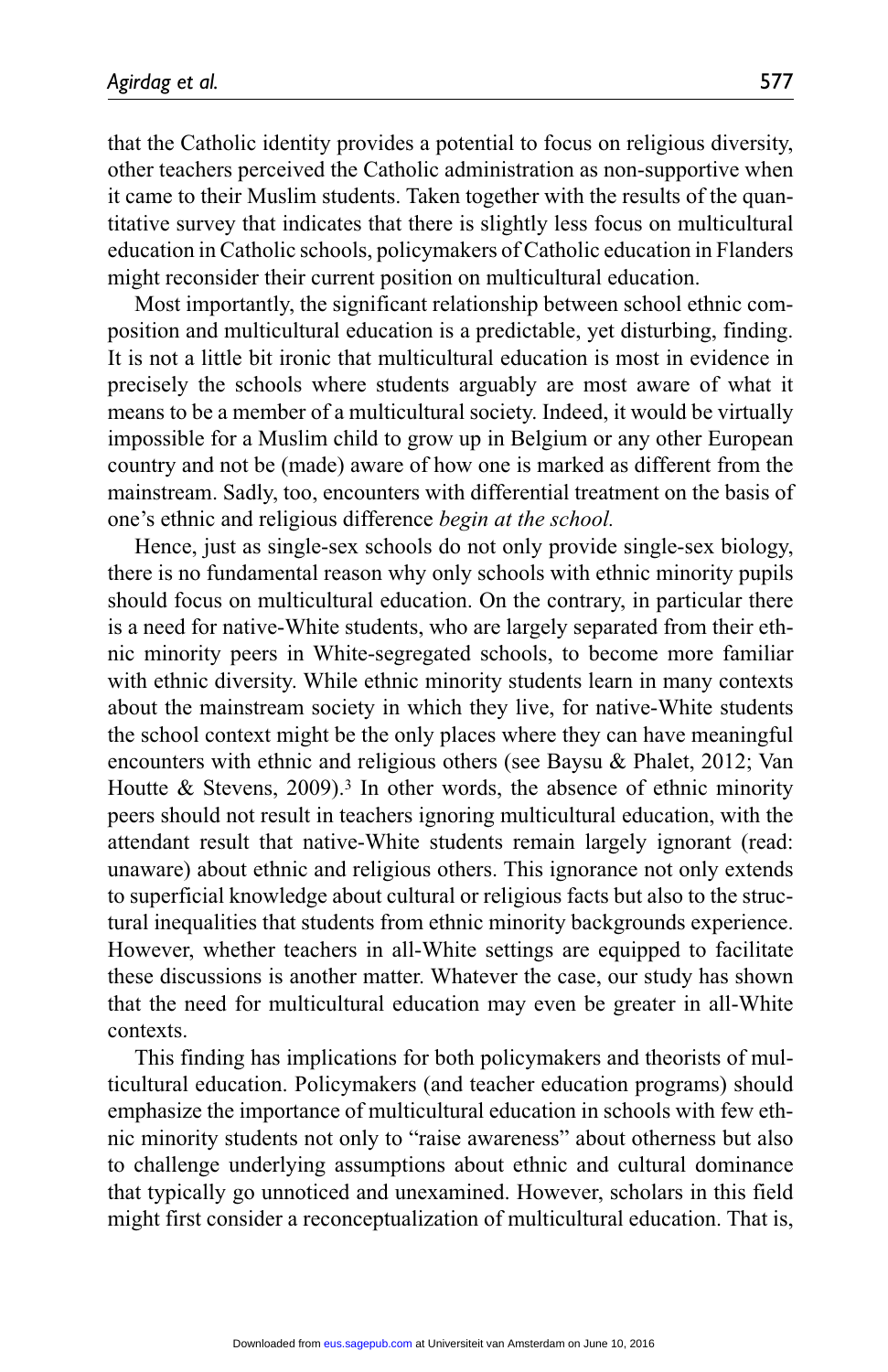within the approach of James Banks, but in other frameworks of multicultural education as well, the focus is primarily on the "other" and on the exclusion of "otherness" in mainstream curricula. Consequently, teachers who work in advantageous settings where privileged students are enrolled ironically consider multicultural education to not be relevant for their students. Yet as many Whiteness studies scholars and critical race theorists have argued, future work in this field should emphasize how multicultural education is relevant for privileged students and for non-diverse schools (Applebaum, 2005; Sleeter, 2001).

In sum, this study shows the importance of studying multicultural education in a different context than the United States. On the one hand, our findings validate the helpfulness of Banks' theoretical writings: As in the United States, most Belgian teachers' understanding of multicultural education is limited to the content-integration dimension, with a specific focus on the contributions approach and additive approach. On the other hand, our results show that teachers' understanding of multicultural education is contextually embedded. Indeed,only is the understanding of what "multicultural" is dependent on the national context (e.g., in contrast to the United States, Belgian teachers clearly focus more on religion than on ethnicity), but also the regional context (e.g., regional politics) and the school context (i.e., school ethnic composition and school sector) will likely influence how teachers implement multicultural content in their respective classrooms.

#### **Declaration of Conflicting Interests**

The author(s) declared no potential conflicts of interest with respect to the research, authorship, and/or publication of this article.

#### **Funding**

The author(s) received no financial support for the research, authorship, and/or publication of this article.

#### **Notes**

- 1. In the literature, there is a discrepancy between the concepts interculturalism and multiculturalism (see Meer & Modood, 2012). However, in Belgian policy context and in this article, these are used interchangeably.
- 2. These are Dutch expressions for two most important religious holidays celebrated by Muslims, respectively, named "Eid al-Fitr" and "Eid al-Adha" in Arabic.
- 3. Yet given the differential treatment minorities frequently encounter in mixed schools, it is not a foregone conclusion that meaningful encounters are likely, or even possible (See Merry 2013).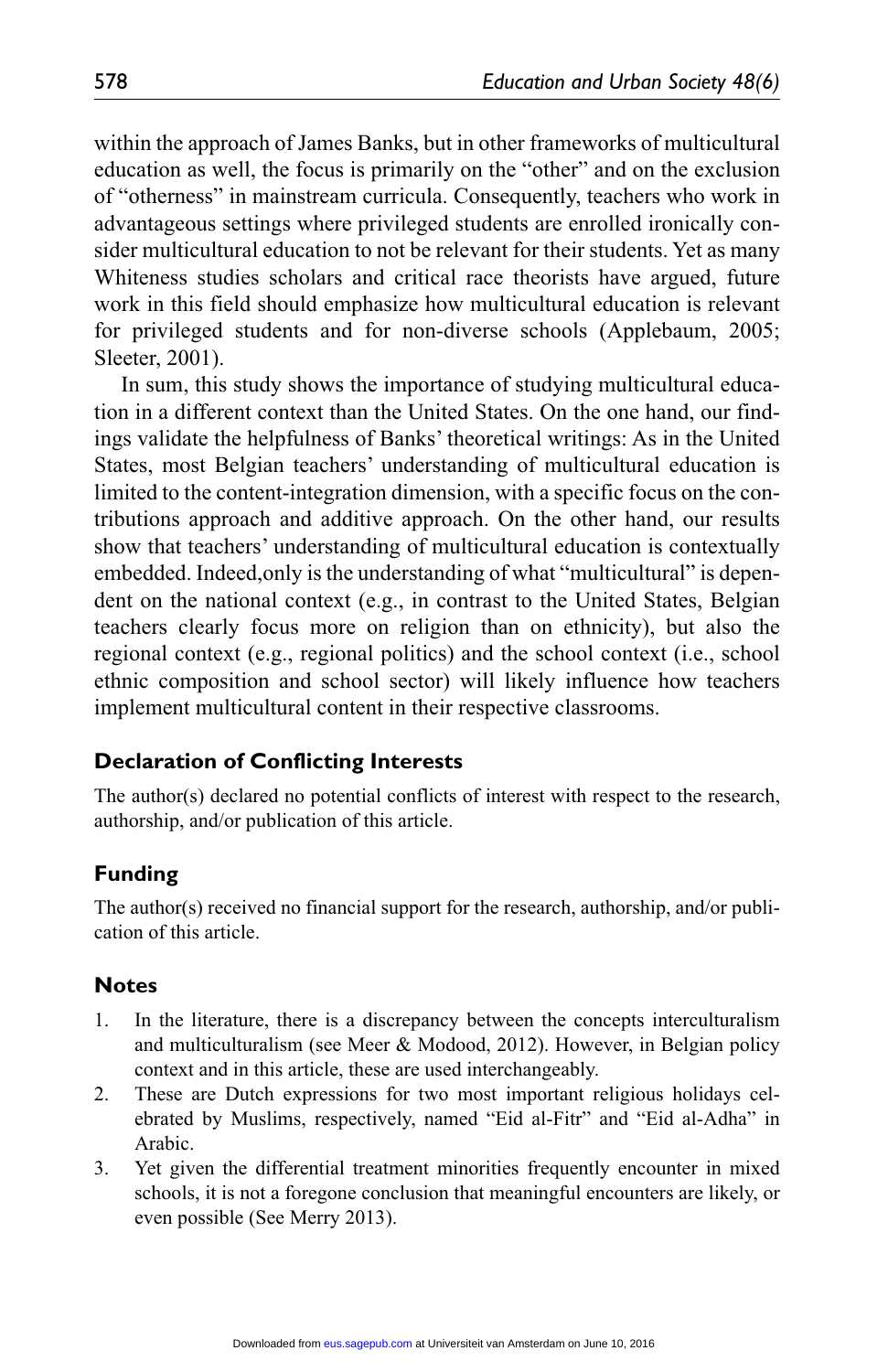#### **References**

- Agirdag, O. (2010). Exploring bilingualism in a monolingual school system: Insights from Turkish and native students from Belgian schools. *British Journal of Sociology of Education*, *31*, 307-321. doi:10.1080/01425691003700540
- Agirdag, O., Loobuyck, P., & Van Houtte, M. (2012). Determinants of attitudes toward Muslim students among Flemish teachers: A research note. *Journal for the Scientific Study of Religion*, *51*, 368-376. doi:10.1111/j.1468-5906.2012.01637.x
- Agirdag, O., Van Avermaet, P., & Van Houtte, M. (2013). School segregation and math achievement: A mixed-method study on the role of self-fulfilling prophecies. *Teachers College Record*, *115*(3), 1-50.
- Agirdag, O., & Van Houtte, M. (2011). A tale of two cities bridging families and schools. *Educational Leadership*, *68*(8), 42-46.
- Agirdag, O., Van Houtte, M., & Van Avermaet, P. (2012). Why does the ethnic and socio-economic composition of schools influence math achievement? The role of sense of futility and futility culture. *European Sociological Review*, *28*, 366-378. doi:10.1093/Esr/Jcq070
- Allison, P. D. (2002). *Missing data*. Thousand Oaks, CA: Sage.
- Allport, G. W. (1954). *The nature of prejudice*. Reading, MA: Addison-Wesley.
- Alviar-Martin, T., & Ho, L. C. (2011). "So, where do they fit in?" Teachers' perspectives of multi-cultural education and diversity in Singapore. *Teaching and Teacher Education*, *27*, 127-135. doi:10.1016/j.tate.2010.07.009
- Ambe, E. B. (2006). Fostering multicultural appreciation in pre-service teachers through multicultural curricular transformation. *Teaching and Teacher Education*, *22*, 690-699. doi:10.1016/j.tate.2006.03.005
- Applebaum, B. (2005). In the name of morality: Moral responsibility, whiteness and social justice education. *Journal of Moral Education*, *34*, 277-290.
- Banks, J. A. (1989). Approaches to multicultural curriculum reform. *Trotter Review*, *3*(3), 17-19.
- Banks, J. A. (1993). Multicultural education: Historical development, dimensions, and practice. *Review of Educational Research*, *19*, 3-49.
- Baysu, G., & Phalet, K. (2012). Staying on or dropping out? The role of intergroup friendship and perceived teacher support in minority and nonminority school careers. *Teachers College Record*, *114*(5), 1-25.
- Bennett, C. (2001). Genres of research in multicultural education. *Review of Educational Research*, *71*, 171-217. doi:10.3102/00346543071002171
- Blommaert, J., Creve, L., & Willaert, E. (2006). On being declared illiterate: Languageideological disqualification in Dutch classes for immigrants in Belgium. *Language & Communication*, *26*, 34-54. doi:10.1016/j.langcom.2005.03.004
- Castro, A. J. (2010). Themes in the research on preservice teachers' views of cultural diversity: Implications for researching millennial preservice teachers. *Educational Researcher*, *39*, 198-210. doi:10.3102/0013189x10363819
- Crul, M., & Schneider, J. (2010). Comparative integration context theory: Participation and belonging in new diverse European cities. *Ethnic and Racial Studies*, *33*, 1249-1268. doi:10.1080/01419871003624068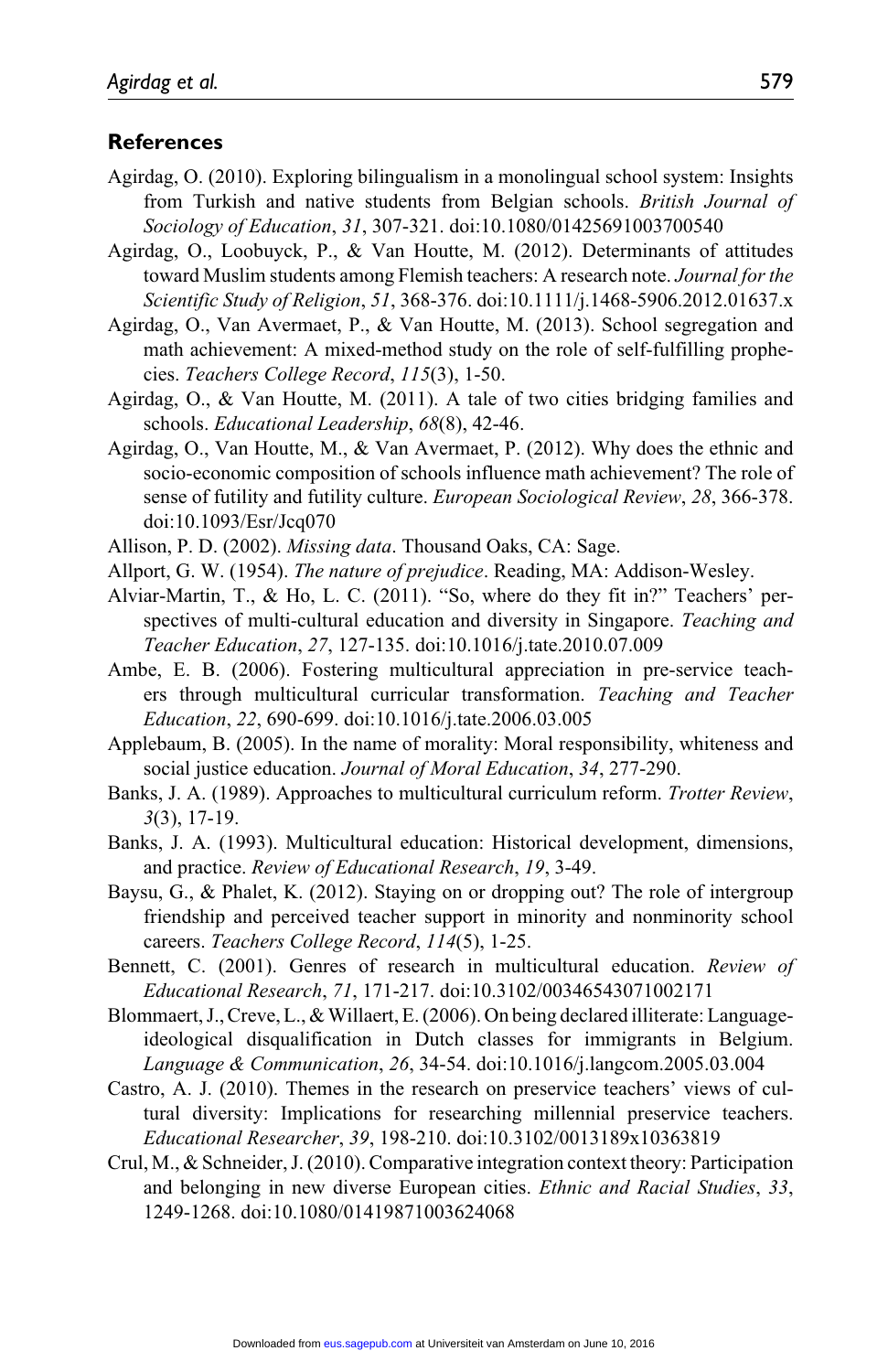- Dallavis, C. (2013). Qualifying sociopolitical consciousness: Complicating culturally responsive pedagogy for faith-based schools. *Education and Urban Society*, *45*, 266-284. doi:10.1177/0013124511408597
- Dedeoglu, H., & Lamme, L. L. (2010). Using Banks' typology to analyze the cultural autobiographies of pre-service teachers in a children's literature class. *Asia-Pacific Education Researcher*, *19*, 465-474.
- Dedeoglu, H., & Lamme, L. L. (2011). Selected demographics, attitudes, and beliefs about diversity of preservice teachers. *Education and Urban Society*, *43*, 468-485. doi:10.1177/0013124510380718
- Erikson, R., Goldthorpe, J. H., & Portocarero, L. (1979). Intergenerational class mobility in 3 Western European societies: England, France and Sweden. *British Journal of Sociology*, *30*, 415-441.
- Esterberg, K. G. (2002). *Qualitative methods in social research*. Boston, MA: McGraw-Hill.
- Fielding, N. (1993). Qualitative interviewing. In G. N. Gilbert (Ed.), *Researching social life* (pp. 130-145). London, England: Sage.
- Flemish Ministry of Education and Formation. (2010). *Ontwikkelingsdoelen en eindtermen voor het gewoon basisonderwijs* [Development goals and final attainment levels for regular primary education]. Brussels, Belgium: Enschedé-Van Muysewinkel.
- Gay, G. (1988). Redesigning relevant curricula for diverse learners. *Education and Urban Society*, *2*, 327-340.
- Gay, G. (2000). *Culturally responsive teaching: Theory, research, and practice*. New York, NY: Teachers College Press.
- Hox, J. (1995). *Applied multilevel analysis*. Amsterdam, The Netherlands: T-T Publikaties.
- Jaspers, J. (2008). Problematizing ethnolects: Naming linguistic practices in an Antwerp secondary school. *International Journal of Bilingualism*, *12*, 85-103.
- Kanmaz, M., & El Battitui, M. (2004). *Moskeeën, imams en islamleerkrachten in België. Stand van zaken en uitdagingen* [Mosques, imams and Islamic teachers in Belgium. State of affairs and challenges]. Brussels, Belgium: Koning Boudewijnstichting.
- Kobayashi, M. (2012). A digital storytelling project in a multicultural education class for pre-service teachers. *Journal of Education for Teaching*, *38*, 215-219. doi: 10.1080/02607476.2012.656470
- Ladson-Billings, G. (1995). Multicultural teacher education: Research, practice and policy. In J. A. Banks & A. M. Banks (Eds.), *Handbook of research on multicultural education* (pp. 747-759). New York, NY: Macmillan.
- Larkin, D. (2012). Using the conceptual change model of learning as an analytic tool in researching teacher preparation for student diversity. *Teachers College Record*, *114*(8), 1-35.
- Laughter, J. C. (2011). Rethinking assumptions of demographic privilege: Diversity among White preservice teachers. *Teaching and Teacher Education*, *27*, 43-50. doi:10.1016/j.tate.2010.07.001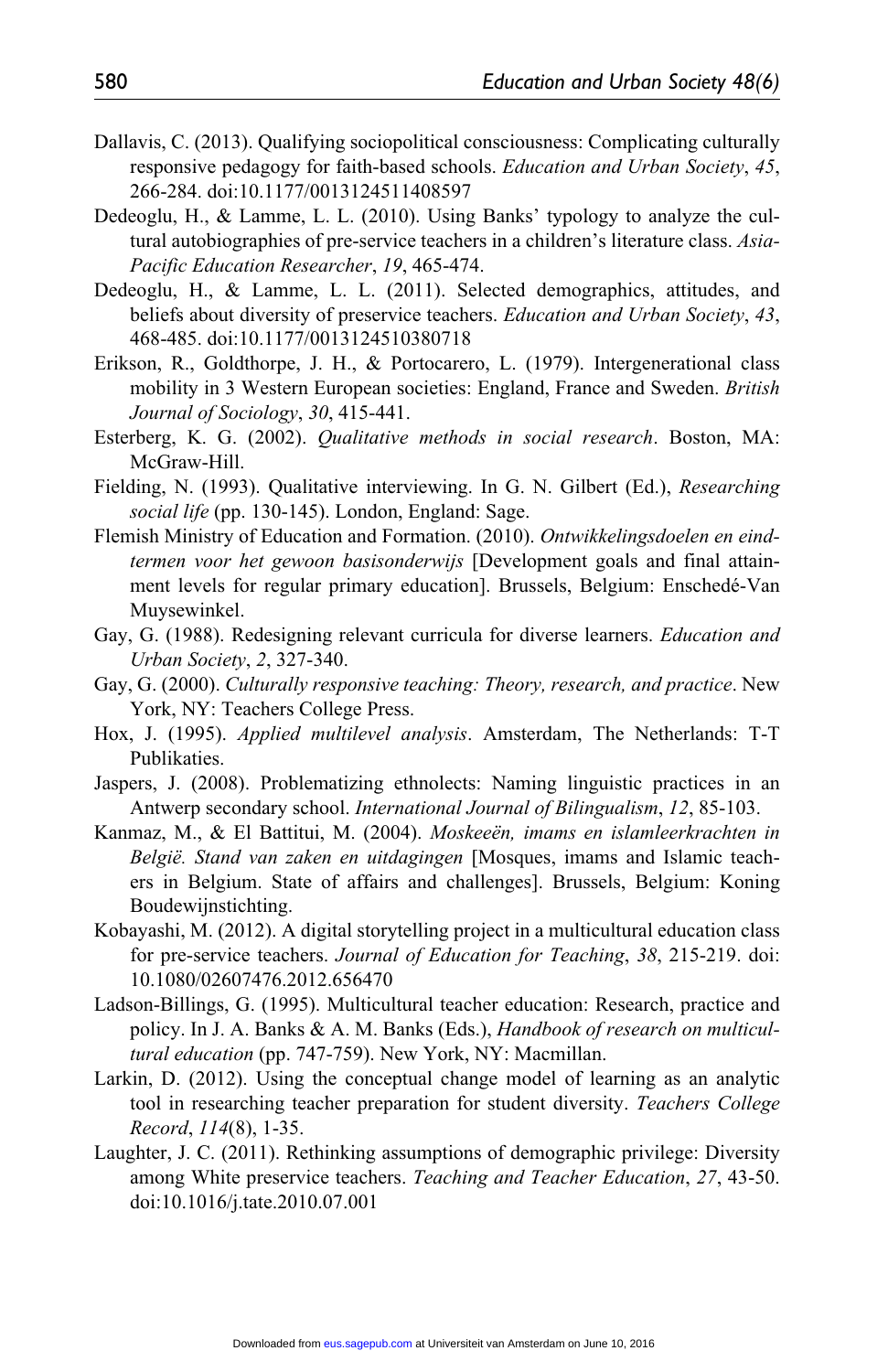- McCarthy, C. (1994). Multicultural discourses and curriculum reform: A critical perspective. *Educational Theory*, *44*, 81-98.
- Meer, N., & Modood, T. (2012). How does interculturalism contrast with multiculturalism? *Journal of Intercultural Studies*, *33*, 175-196.
- Merry, M. S. (2005). Social exclusion of Muslim youth in Flemish-and Frenchspeaking Belgian schools. *Comparative Education Review*, *49*, 1-23.
- Merry, M. S. (2007). *Culture, identity, and Islamic schooling: A philosophical approach*. New York, NY: Palgrave Macmillan.
- Merry, M. S. (2013). *Equality, Citizenship, and Segregation: A Defense of Separation*. New York, NY: Palgrave Macmillan.
- Montecinos, C. (2004). Paradoxes in multicultural teacher education research: Students of color positioned as objects while ignored as subjects. *International Journal of Qualitative Studies in Education*, *17*, 167-181. doi:10.1080/0951839 0310001653853
- Multicultural Education. (n.d.). Retrieved from [http://en.wikipedia.org/wiki/](http://en.wikipedia.org/wiki/Multicultural_education) [Multicultural\\_education](http://en.wikipedia.org/wiki/Multicultural_education)
- Nieto, S. (1996). *Affirming diversity: The sociopolitical context of multicultural education* (2nd ed.). White Plains, NY: Longman Publishers USA.
- Picower, B. (2009). The unexamined Whiteness of teaching: How White teachers maintain and enact dominant racial ideologies. *Race Ethnicity and Education*, *12*, 197-215. doi:10.1080/13613320902995475
- Silverman, S. K. (2010). What is diversity? An inquiry into preservice teacher beliefs. *American Educational Research Journal*, *47*, 292-329. doi:10.3102/0002831210365096
- Sleeter, C. E. (1995). An analysis of the critiques of multicultural education. In J. A. Banks & C. A. M. Banks (Eds.), *The handbook of research on multicultural education* (pp. 81-94). New York, NY: Macmillan.
- Sleeter, C. E. (2001). Preparing teachers for culturally diverse schools: Research and the overwhelming presence of whiteness. *Journal of Teacher Education*, *52*, 94-106. doi:10.1177/0022487101052002002
- Sleeter, C. E. (2008). Preparing White teachers for diverse students. In M. Cochran-Smith, S. Feiman-Nemser, & D. J. McIntyre (Eds.), *Handbook of research on teacher education: Enduring questions in changing contexts* (pp. 559-582). New York, NY: Routledge.
- Subedi, B., Merryfield, M., Bashir-Ali, K., & Funel, E. (2006). Teachers' and students' experiences working with religious issues in U.S. schools. In F. Salili & R. Hoosain (Eds.), *Research in multicultural education and international perspectives* (pp. 215-238). Greenwich, CT: Information Age.
- Swyngedouw, M. (2000). Belgium: Explaining the relationship between Vlaams Blok and the city of Antwerp. In P. Hainsworth (Ed.), *The politics of the extreme right: From the margins to the mainstream* (pp.121-143). London, England: Pinter.
- Tashakkori, A., & Teddlie, C. (2010). *SAGE handbook of mixed methods in social & behavioral research* (2nd ed.). Los Angeles, CA: Sage.
- Van Houtte, M. (2011). So where's the teacher in school effects research?: The impact of teacher's beliefs, culture, and behavior on equity and excellence in education.